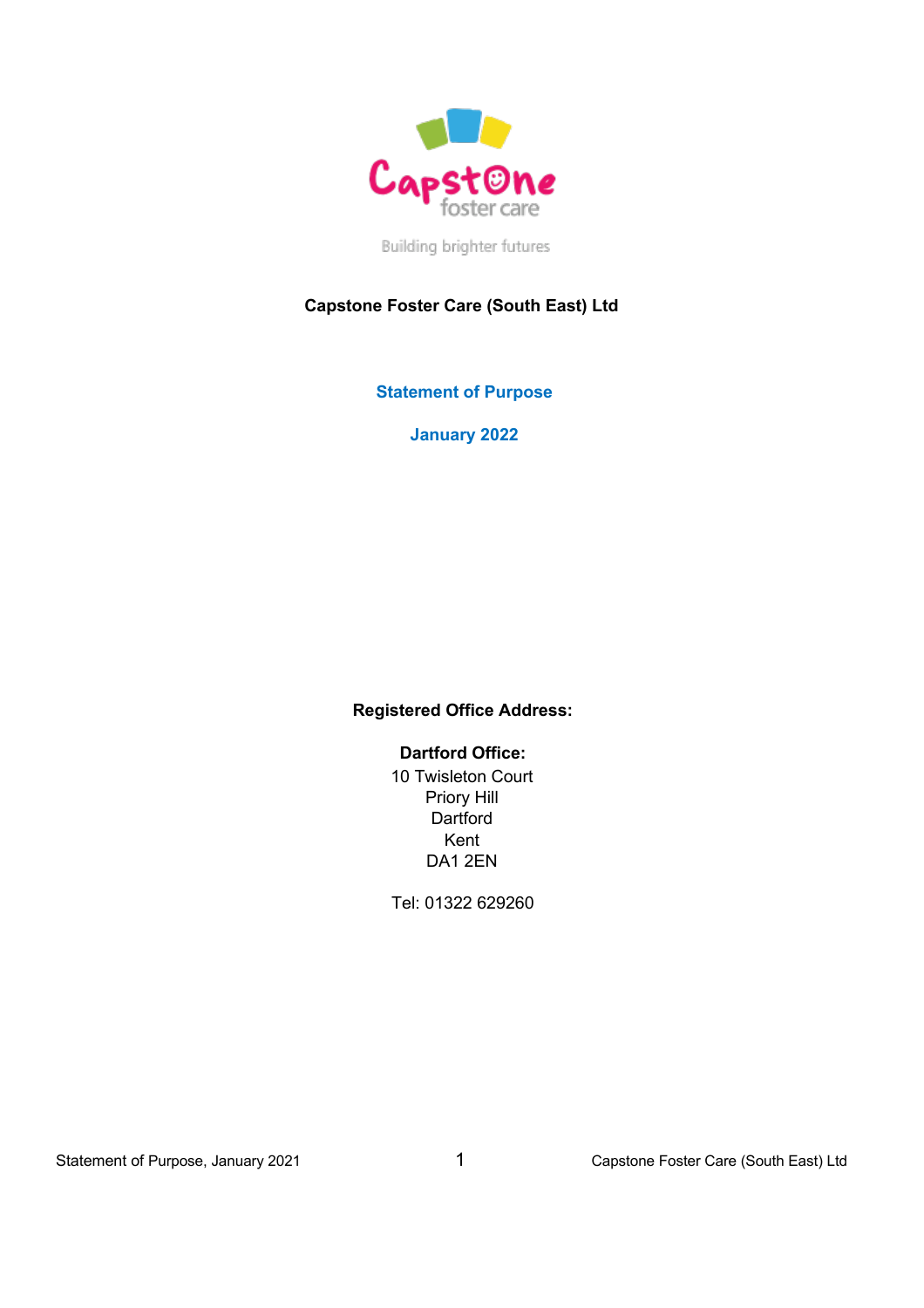## **INTRODUCTION**

It is a requirement of the Fostering Services (England) Regulations 2011 and National Minimum Standards for Fostering Services (2011) that each fostering agency produces a Statement of Purpose, including its aims and objectives, a description of the services it provides, the facilities that are provided, and how outcomes for children and young people will be achieved.

This Statement of Purpose gives an outline of those requirements, how the service is managed and its fitness to provide fostering services. It shows the policy and performance framework that underpins our work and demonstrates how the welfare of children will be met and good outcomes achieved. It also demonstrates the systems which we have set in place to recruit, train, supervise and support foster carers.

Capstone Foster Care SE Ltd is run in accordance with the principles outlined in the following legislative and policy framework:

- The Children Act 1989
- The Care Standards Act 2000
- The Children (Leaving Care) Act 2000
- The Children & Young Persons Act 2008
- The Children & Families Act 2014
- The Fostering Services (England) Regulations 2011, amended July 2013 and April 2014
- The Fostering Services: National Minimum Standards 2011
- The Children Act 1989 Guidance and Regulations Volume 4: Fostering Services 2011
- The Care Planning, Placement and Case Review (England) Regulations 2010
- The Care Planning, Placement and Case Review and Fostering Services (Miscellaneous Amendments) Regulations 2013
- The Care Planning and Fostering (Miscellaneous Amendments) (England) Regulations 2015
- The Children Act 1989 Guidance and Regulations Volume 2: Care Planning, Placement and Case Review (2010)
- The Care Leavers (England) Regulations 2010
- The Children Act 1989 Guidance and Regulations Volume 3: Planning Transition to Adulthood for Care Leavers (Revised May 2014 and January 2015)
- The Equality Act 2010
- The Human Rights Act 1998
- The Training, Support and Development Standards for Foster Care 2012
- Working Together to Safeguard Children a guide to inter-agency working to safeguard and promote the welfare of children (March 2015)
- Assessment and approval of foster carers: Amendments to the Children Act 1989 Guidance and Regulations. Volume 4: Fostering Services July 2013
- The Delegation of Authority to Carers: Amendments to the Children Act 1989 (July 2013)
- Promoting the Education of Looked After Children Statutory Guidance for Local Authorities 2014 Statutory Guidance on Children who Run Away or go Missing from Home or Care (revised January 2014)
- Statutory Guidance on promoting the Health and Wellbeing of Looked After Children March 2015

Capstone Foster Care SE Ltd also strives to follow the best practices outlined in the UK Joint Working Party on Foster Care: National Standards for Foster Care and Code of Practice on the Recruitment, Approval, Training, Management and Support of Foster Carers (NFCA – now Fostering Network -1999).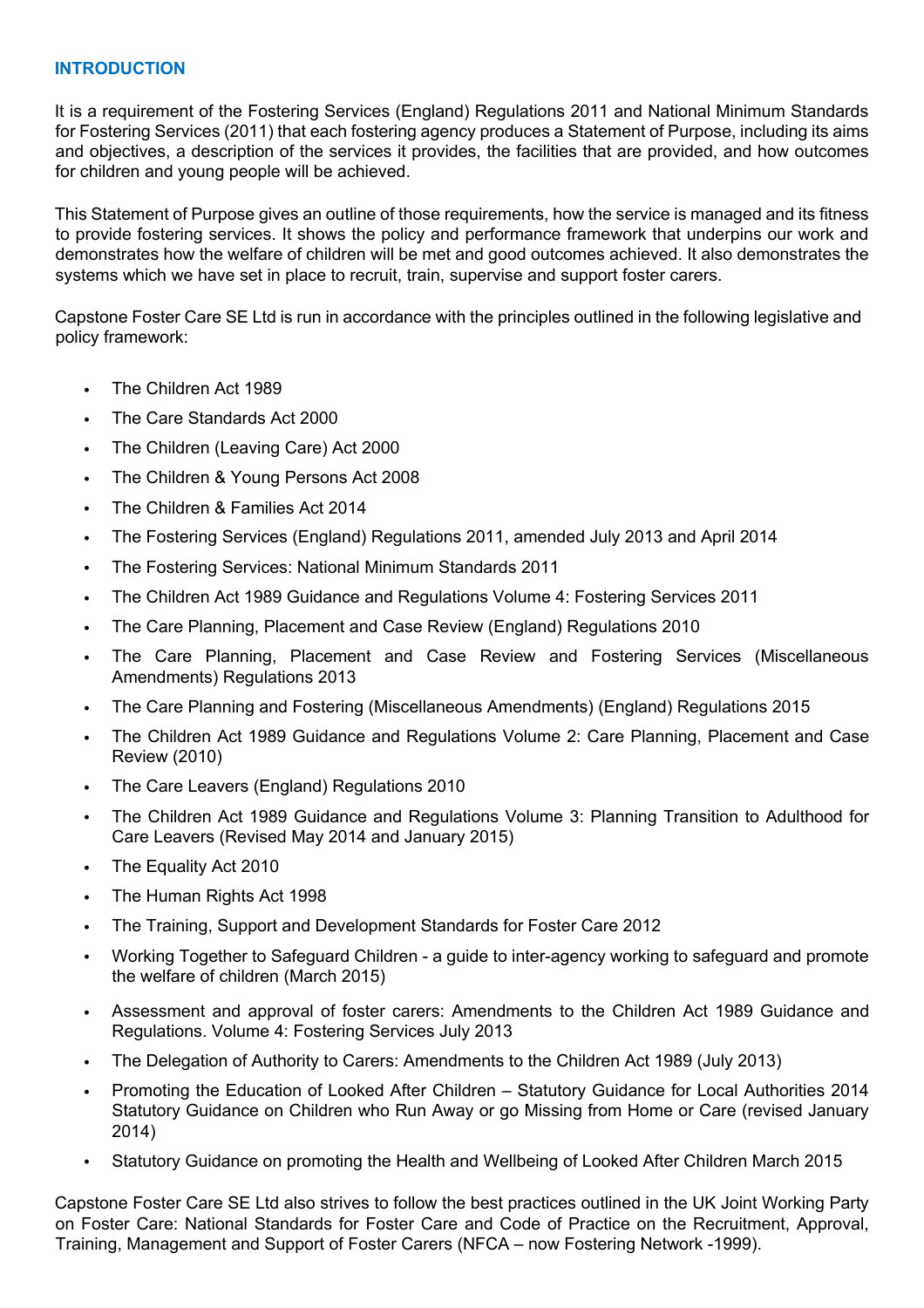The Statement of Purpose produced in accordance with Fostering Services Regulations (England) 2011 includes:

- A statement of the aims and objectives of the fostering service
- A statement about the services and facilities provided by the fostering service

A copy of the Statement of Purpose is available on Capstone Foster Care website and is provided to and/ or made available upon request to:

- Ofsted
- Local authorities and other agencies using our services
- Foster carers, prospective foster carers
- All Capstone staff members
- Any person working for the purposes of the fostering service
- Children and young people (subject to their age and understanding) placed with a foster carer of the fostering service and the parent/carers of any such child/young person

This Statement of Purpose is regularly reviewed and up-dated annually by the Responsible Individual and Registered Manager and is presented to the Board of Directors. You will find in this Statement of Purpose information about our approach to fostering and a summary of our services. It aims to provide children, young people, parents, foster carers and other professionals with information about the objectives of our agency and the services and facilities we provide. Children and young people are also provided with a Children's Guide that is in a more accessible format.

# **ABOUT CAPSTONE FOSTER CARE (SOUTH EAST) LTD**

## **Background**

Capstone Foster Care SE Ltd is an independent fostering agency that provides fostering services for looked after children and young people. We believe that the very best environment for a child/young person to grow up in is a family. Unfortunately, not all children and young people are able to live with their own families, and they need an alternative. We recruit and train foster families to care for these children until they reach an age where they can look after themselves. Our foster carers reflect the spectrum of families in our society and may be single, married or in a relationship, have a disability, may be of any culture or ethnicity, have children of their own, step children or no children at all; some are people of religious faith and some who do not practise a faith.

Capstone recruits foster carers from different backgrounds, cultures and religions to ensure that choice is available to local authorities when seeking suitable placements. Emphasis is placed on supporting foster carers so that they can undertake their responsibilities to a high standard and ensure children and young people are safeguarded.

Capstone works closely with local authorities and families to ensure that, wherever possible, children remain at home with their families and should foster care be necessary, that a range of placements are available to meet their needs appropriately. Capstone works towards returning children to their birth families when the placing local authority decides it is safe and appropriate to do so.

We believe that every individual has the intrinsic right to have his or her basic needs met in a respectful and supportive manner. Families deserve every reasonable opportunity to preserve their family unit and we recognise that the family is the foundation of our community. We believe that children living in nurturing, stable environments will mature into healthy productive members of society. Capstone seeks to deliver and develop further a fostering service where there is respect and recognition of the ethnic origin, cultural background, religion, language of children and young people, their families and foster carers.

At the present time Capstone SE supports approximately 105 carers and 94 placements.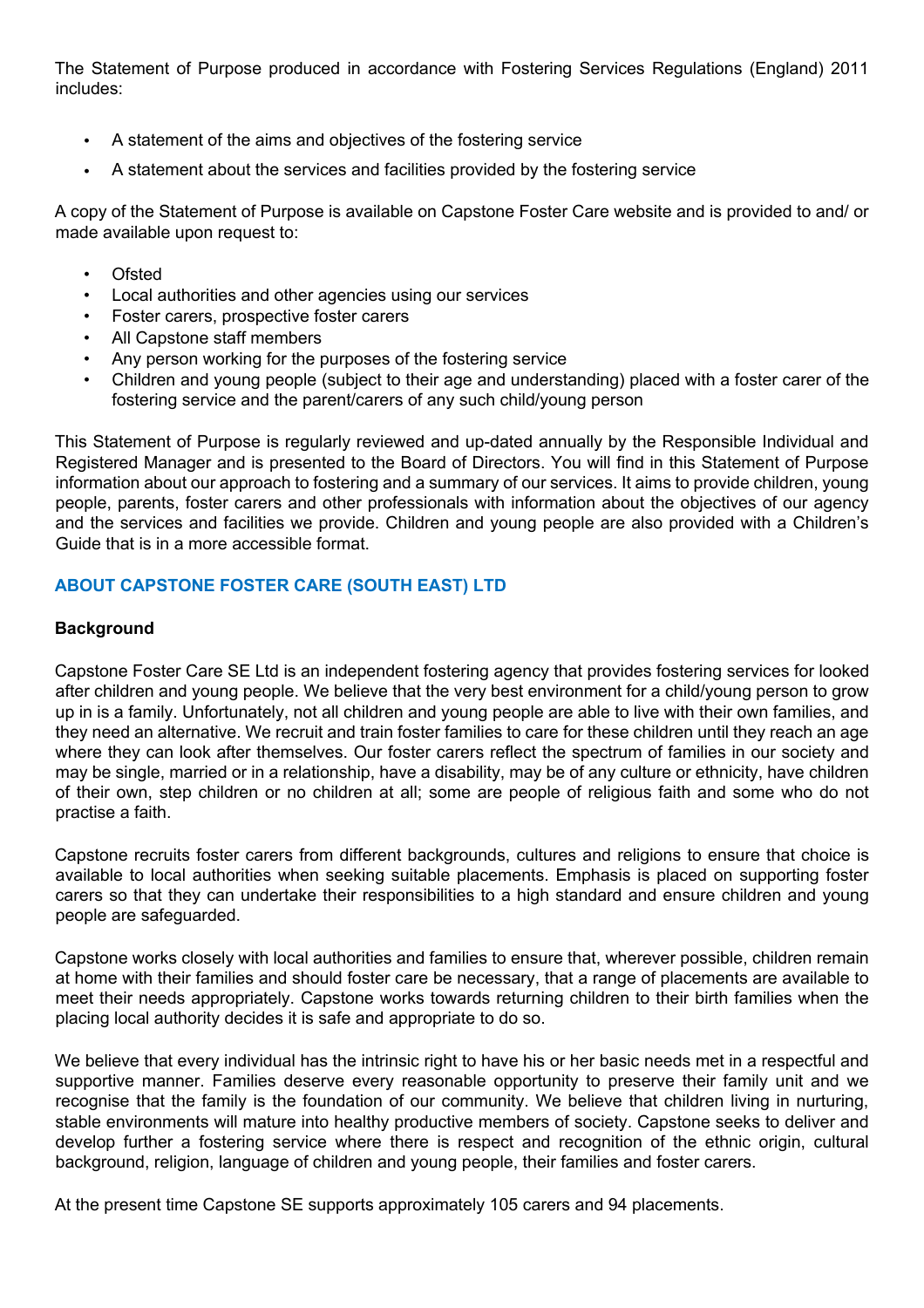## **Our Goal**

Our goal is to provide community-based services to children and young people and families for the purpose of strengthening the family unit, preparing productive young adults and providing specialised, quality foster care. By meeting these needs in a caring, comprehensive and professional manner we will impact positively on the quality of life for the children and families in our community.

## **Our Focus**

Capstone Foster Care's point of focus is always the child/young person and we seek to create a caring partnership clearly focused on his/her individual needs. Under the auspices of the Children Act 1989; Fostering Services Regulations 2011; Children and Adoption Act 2002; Children Act 2004; and within the context of this partnership and co-operation between all those concerned with the wellbeing of children placed with us, we aim to provide and uphold the highest standard of care to children and young people placed with Capstone Foster Care foster carers.

## **Our Mission**

The mission and the commitment of Capstone Foster Care is to promote the growth and development of children and young adults, who are looked after by our foster carers, in line with the five outcomes described in the 'Every Child Matters' National Government Policy Framework by supporting each child to have healthy lifestyle, safe environment, to enjoy and achieve in education, to contribute positively in community and have economic well-being, whilst promoting and strengthening the family unit. We actively support inspection and monitoring of standards for all agencies concerned with the care of children and young people.

## **STATUS AND CONSTITUTION OF CAPSTONE**

Capstone Foster Care (South East) Limited is a private limited company constituted under The Companies Act Company Number 4486203. It is a part of the parent company Capstone Foster Care Limited.

Capstone operates across four regions; South East, South West, Midlands and North. Capstone commenced operations in 2002 (as Vision Fostering) and since this time has grown steadily. Capstone is registered and inspected by Ofsted (Registration SC038134), has achieved 'Good' and 'Outstanding' inspections previously. Its current Ofsted rating is Good (as of June 2017).

Our foster carers are based in London and surrounding local areas as well as the Home Counties and we work with over 40 Local Authorities

Capstone Foster Care's Board of Directors:

Simon Constantine (Chairman) Richard Compton-Burnett (Non-Executive) Andrew Burton (NED) -(Non-Executive) Charles St. John (NED) – (Non-Executive) Peter Battle (CEO)

The Board of Directors is responsible for the corporate governance of the company, including:

- The promotion of company culture and values
- The vision and mission of the organisation
- The strategy and direction of the organisation
- Regulatory and legal compliance
- Financial management of the organisation
- Quality assurance systems of the organisation
- The overall day-to-day operation of the organisation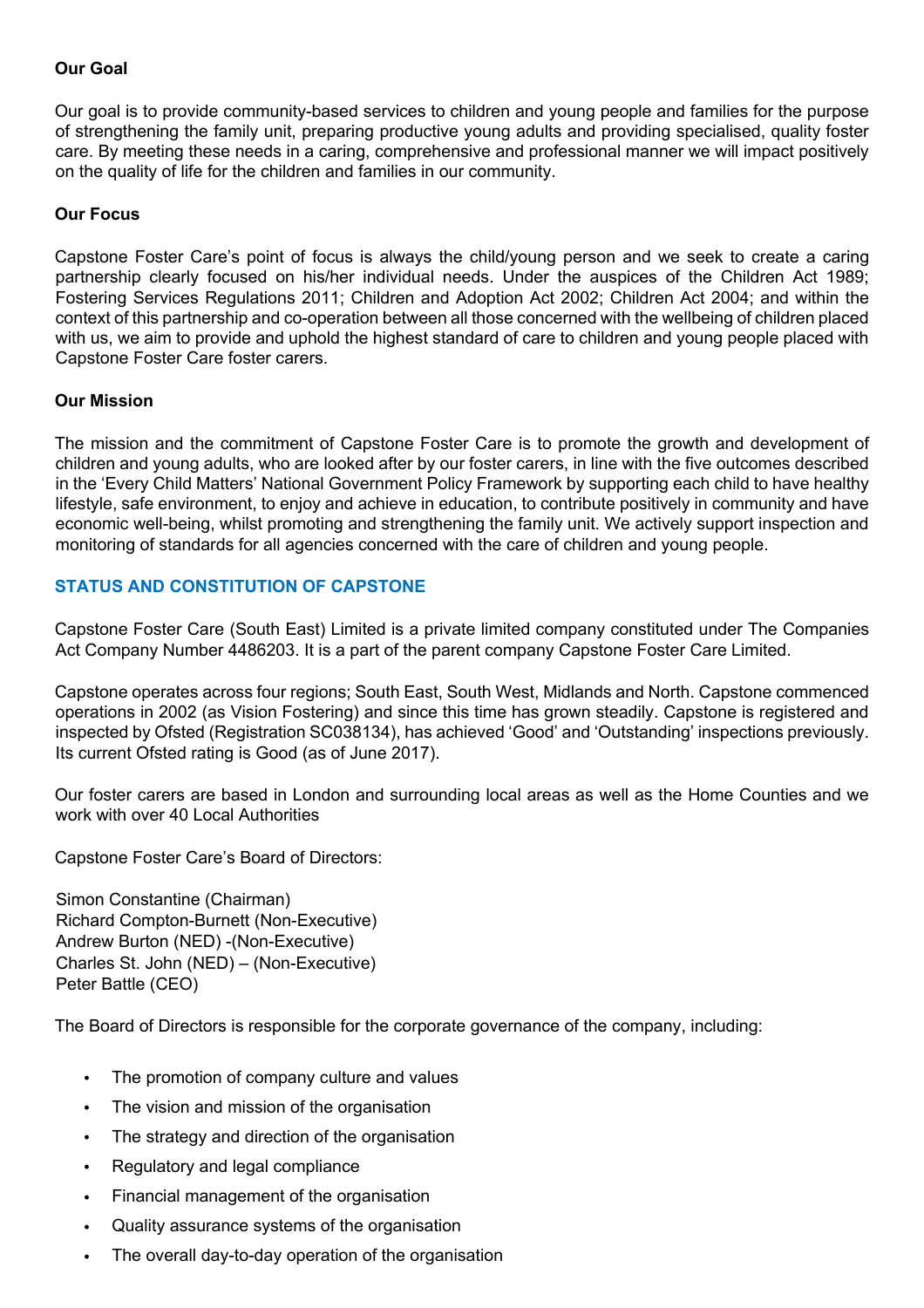- The management of the organisation's human resources
- The development and review of policies and procedures and implementation
- Corporate governance including meeting all legislative requirements

In doing so, the CEO and the Directors fulfil the statutory duties and responsibilities for a Director of a registered company and ensures that all matters are reviewed regularly and in a planned way.

Capstone will undertake to discharge the functions of local authorities in connection with the placing of children with foster carers. Capstone constitution comprises of the following:

- The Responsible Individual, who has overall management responsibility for the organisation and its members, responsible for complaints and safeguarding.
- The Registered Manager, who is responsible for the day to day running of the Agency.
- Solicitors, who will handle all legal aspects of the agency.
- Accountants, who will give on-going financial advice and audit the agencies accounts,
- Fostering Panel members on a central list who meet regularly for training and Panel business.
- Panel members will provide a strong Quality Assurance for the organisation.
- Administrators, responsible for records and administration in line with the agencies policies and procedures,
- In addition to permanent staff, Capstone will have a pool of people who will work for the agency on a self-employed basis across a variety of roles. e.g. Social Workers completing assessments of prospective foster carers, independent investigations of formal complaints or direct work to support a child; specialist consultants in medicine, law and health and safety.
- Foster carers comprise the main body of the organisation and will be fully trained, assessed, medically fit and checked by the Disclosure and Barring Service.

Capstone Foster Care SE Ltd has organisational membership with:

- Coram/BAAF (Membership No: 37612)
- Fostering Network (Membership No. C802)
- NAFP (National Association of Fostering Providers)
- Individual membership for each foster carer with Foster Talk

## **EMPLOYEE OWNERSHIP TRUST**

As an Employee Ownership Trust, Capstone Foster Care Ltd is owned by its employees. We believe that being owed by our employees fits our values and our family culture as a fostering agency supporting carers, children and young people.

The Trust is governed by a panel of trustees who ensure that Capstone Foster Care Ltd continues to be managed in the best interests of its employees, foster carers and the children and young people we care for. These consist of a range of professionals experienced in the social care sector including:

- Richard Compton-Burnett member of the Capstone Board of Directors
- Steve Blackwood Employee representative trustee
- Alison Sargent- Employee representative trustee
- Andrew Winning Independent Chairman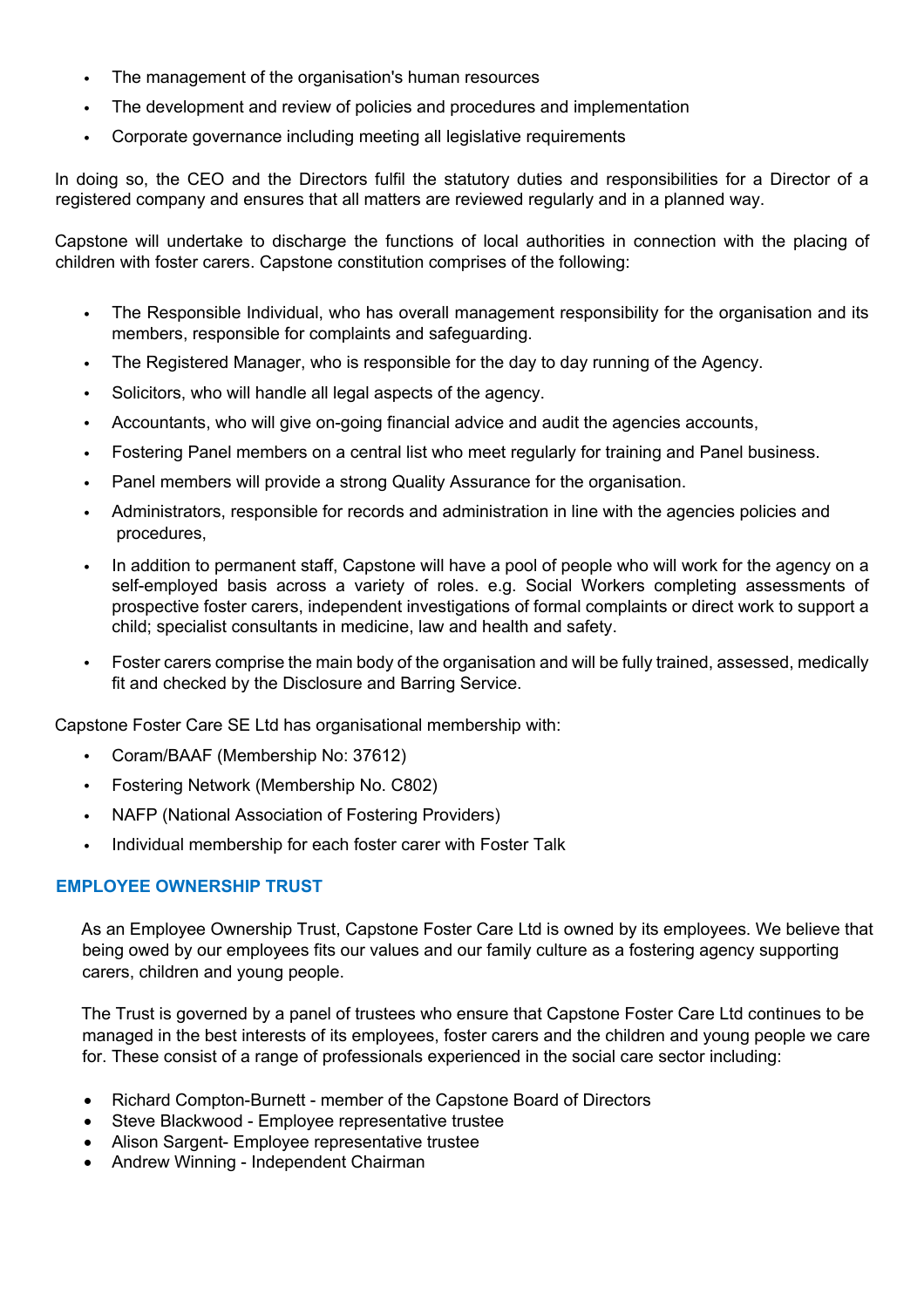## **STANDARD OF CARE**

Capstone aims to provide high standards of care at all times. It is acknowledged by the agency that a familybased setting provides better opportunities for children and young people. The positive quality of the familybased setting will ensure children and young people achieve their full potential.

At Capstone we will aim to exceed NMS and provide excellent standards of care by:

- Ensuring that only those foster carers who are able to evidence commitment to the safety and wellbeing of vulnerable children and young people are approved.
- Ensuring that Capstone Central List/Fostering Panel members are fully vetted and offered on-going training.
- Ensure that each foster carer's approval status is reviewed at least annually.
- Ensuring that Capstone and its foster carers support the maintenance of family contacts, friendships and community contacts for children and young people in placement.
- Ensuring that an anti-discriminatory approach is taken in providing for individual needs, including gender, disability, sexuality, religion, culture.
- Ensuring that Capstone and its foster carers work collaboratively with the children, young people, their families, local authorities and other agencies.
- Ensuring that there is an on-going commitment to promoting and safeguarding each child and young person's emotional and physical well-being, thus protecting them from all forms of abuse.
- Ensuring that as far as possible, the views and feelings of each child or young person are sought and they are involved in the decisions being made about them, with access to advocacy services where appropriate.
- Ensuring each child or young person is provided with appropriate health care and given an opportunity to participate in any decisions about their health.
- Ensuring each child or young person has full access to educational resources, and positively promoting achievement and independence.
- Ensuring that each child or young person has appropriate support in preparing them for long-term fostering or adoption, or developing their skills for independent living, where appropriate.
- Ensuring that where possible, on-going assistance and support is made available, as agreed by the local authority, to children and their families in the event of a young person returning to their birth families care.
- Ensuring that contact is maintained, if requested, for children and young people who leave a placement with Capstone.

# **AIMS AND OBJECTIVES**

Capstone Foster Care will work in partnership with local authorities who commission our services on an individual 'spot purchase' basis or through framework agreements at local and national levels. Our service is committed to multiagency working and developing partnerships and protocols with organisations which can progress the needs of the children and young people in our care.

We believe that every child and young person has a right to experience living within a supportive family where they are valued and respected. We have a firm commitment to providing them with a secure, caring and nurturing home environment.

Our core aim is to provide safe, high quality foster care placements for children and young people that value, support and encourage them to grow and develop as individuals. As well as promoting their health and general well-being, the agency is committed to ensuring that foster carers are encouraged to help children and young people to reach their maximum academic ability.

Foster carers will have safe caring statements to support them to provide good safe parenting for all children and young people who are looked after. Children and young people will be consulted and encouraged to actively participate in their care and family life. We are committed to ensuring that the service offered is based on statutory requirements, sound principles and good practice.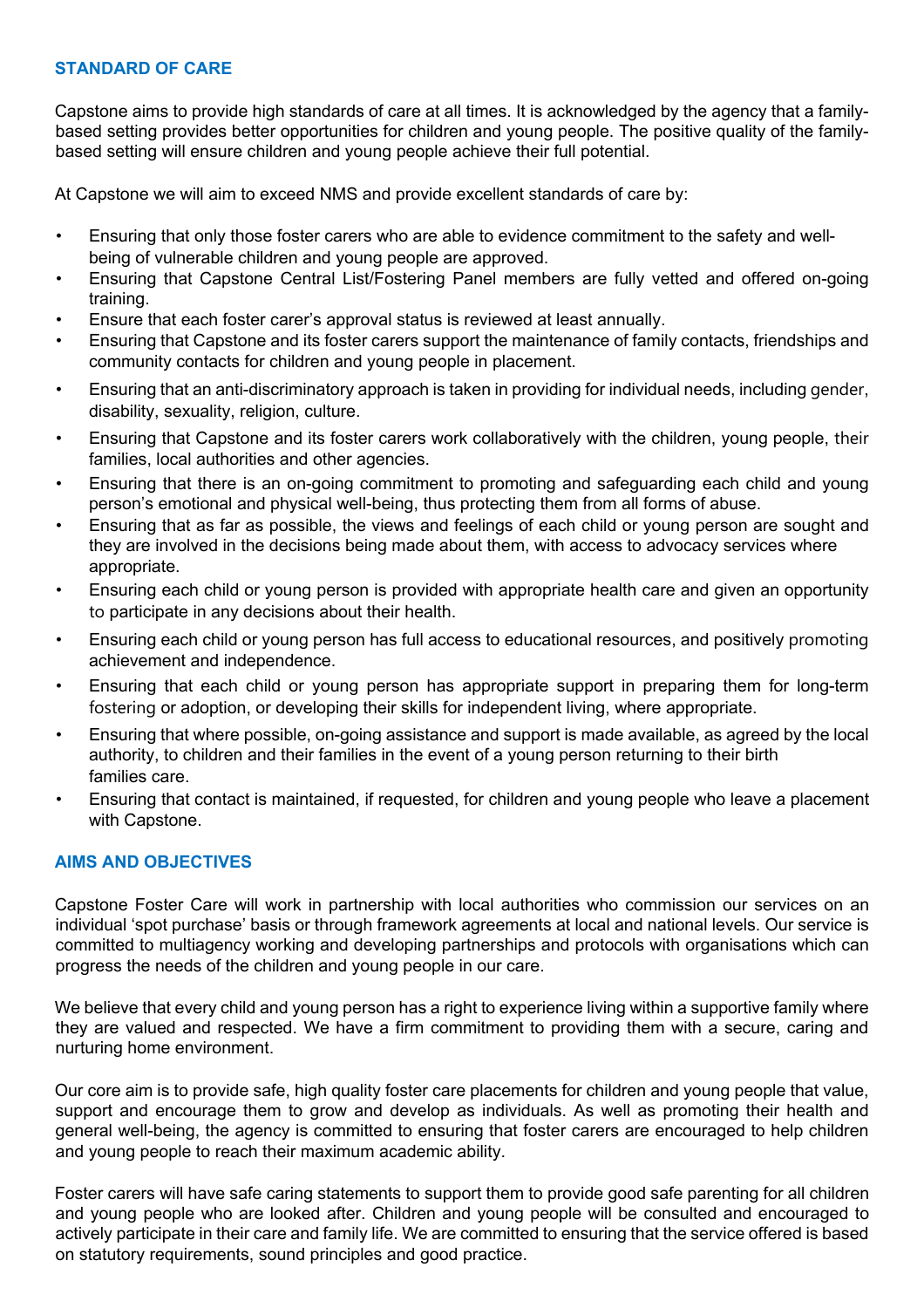#### **Our core objectives are:**

- To develop an overall fostering service where there is respect for and recognition of the importance of the ethnic origin, cultural background, religion, language of children and young people and their families and foster carers.
- To promote effective working partnership with other agencies, local authorities / health and social services, parents, foster carers, to achieve the best possible outcomes for looked after children.
- To ensure that when matching placements, consideration is given to the gender, religion, ethnicity and disability of young people prior to any placement being made with Capstone foster carers.
- To promote effective partnerships between all key parties in the childcare team and in particular to ensure that all planning and collaborative working is in the best interests of the child/young person who is fostered
- To provide stability in the lives of children and young people in our care and enable them to fulfil their potential.
- Commitment and focus on continuous service improvement, quality assurance and high-quality service provision.
- To value diversity by aiming to recruit and retain a wide range of carers from diverse backgrounds so that Capstone Foster Care can offer appropriate placements for children and young people.
- To promote a child-centred approach where the child or young person's safety and welfare come first.
- To respect and promote the racial, religious, cultural and linguistic backgrounds of foster carers and the children and young people. To provide a sensitive approach and respect for other cultures and diversity in promoting the needs of such individuals within our agency and community.
- To ensure that the views of children and young people placed with our foster carers are regularly sought and given due consideration, irrespective of gender, race, sexual orientation, disability etc.
- To ensure that all foster carers have access to and attend regular, on-going training and support groups and encourage them to comply with national standards. To acknowledge the hard work, skills and knowledge of our foster carers and provide them with a high level of support, training and encouragement.
- To support all foster carers in remaining child focused whilst working with and alongside birth families.
- To provide all foster carers with regular supervision (at least monthly), monitoring and support in order that the child/young person's opportunities are maximised and that the foster carers are constantly meeting the child/young person's emotional/achieving outcomes. The foster carers are provided guidance and are supported by a fully qualified designated supervising social worker (SSW).
- To guarantee a commitment to support ongoing plans for fostered children by supporting transitional stages, such as reunification with birth families or on to semi-independent living or Staying Put.
- To guarantee a commitment to working in partnership with all those involved in planning and providing for each child or young person's care. This includes local authorities, birth families, the children or young people, foster carers, health professionals, education providers and other relevant professionals, individuals or organisations.
- To provide 24 hour support for foster carers and the children or young people in their care, 7 days a week.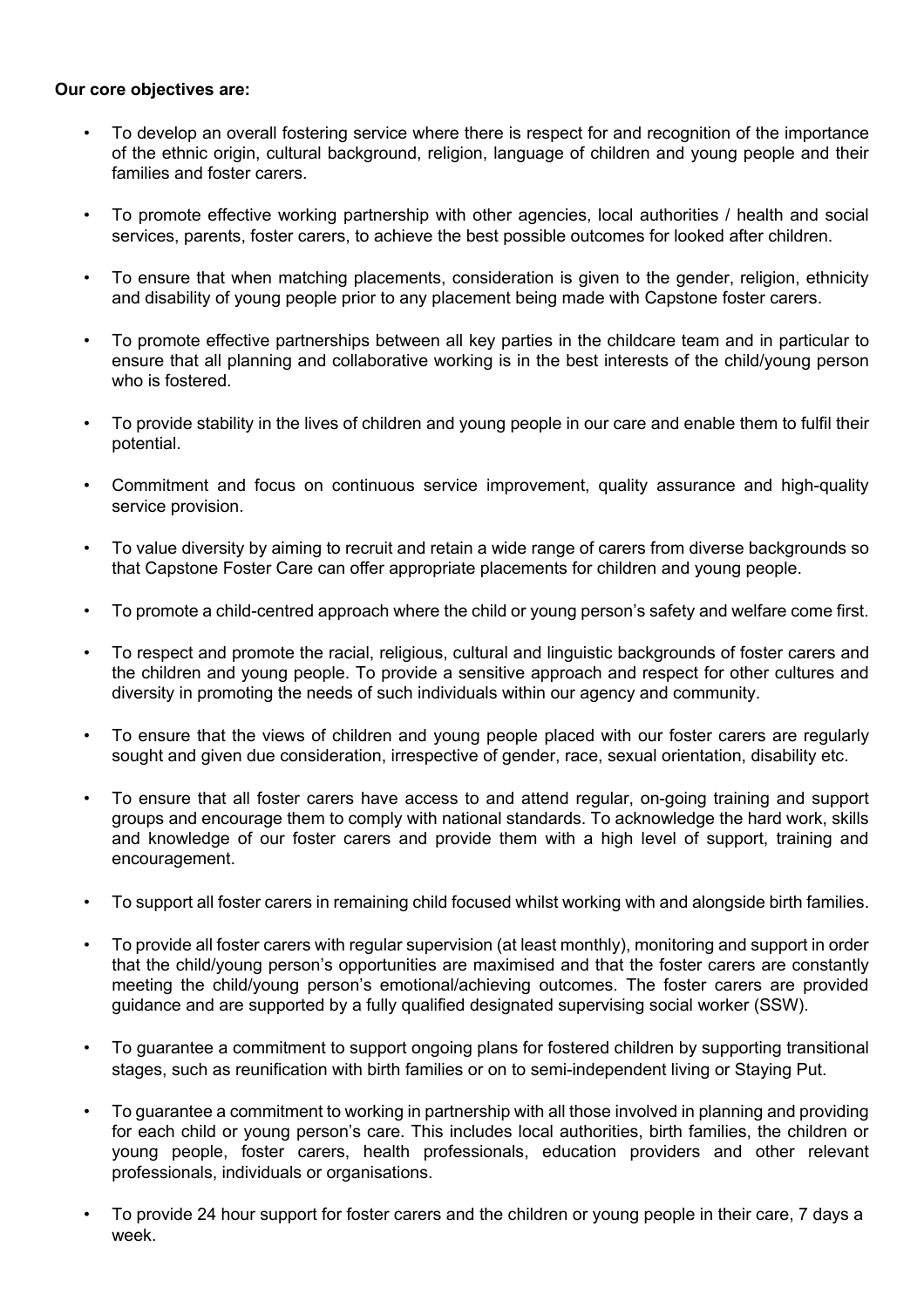## **COMMITTED TO EQUALITY & VALUING DIVERSITY**

Capstone Foster Care and all its subsidiaries are committed to providing a holistic service which embrace diversity and promote equality of opportunity. Our goal is to ensure that these commitments, reinforced by our values, are embedded in our day to day working practices with all children and young people, foster families, colleagues, customers and any other stakeholders. We will provide equality of opportunity and will not tolerate discrimination.

#### **MANAGEMENT STRUCTURE**

Capstone Foster Care has a Board of Directors that comprises:

Simon Constantine (Chairman) Richard Compton-Burnett (Non-Executive) Andrew Burton (NED) –(Non-Executive) Charles St. John (NED) – (Non-Executive) Peter Battle (CEO)

The Board of Directors meets regularly and is responsible for the overall strategic direction and all corporate and financial responsibility for the company.

The Board of Directors are supported by a Senior Management Team which meets monthly to direct and monitor the operational and financial performance of the company's activities, business planning and policy development.

Each level of the organisation has a forum for discussion and monitoring of relevant issues appertaining to that particular level. In addition, there are local staff team meetings, attended by managers, social workers and administrative support staff. Social workers and managers also hold regular practice meetings and training events.

The Senior Management Team comprises the Area Director and Registered Manager who are responsible for the day-to-day management and strategic development of the organisation. All members of the senior management are very experienced in their field.

The Area Directors are supported by a qualified and experienced team and each region is supported with a range of dedicated support services. The Recruitment and Panel teams (Operations) are responsible for the assessment and approval of foster carers in their respective region. A dedicated Placements Team in each region is responsible for the processing and matching of placements in accordance with legislation and internal standards.

We have a wide range of qualified social workers with post qualifying experience in local authorities and experience in child protection work within the health service and private / voluntary sectors. All social workers hold a recognised social work qualification and are SW England registered. Administration staff are qualified/experienced in the use of a range of IT software and data management systems and are appropriately qualified for the tasks, including the use of our database and recording system CHARMS.

All staff receive regular supervision and annual appraisals as well as access to regular training and development.

Each region also has a pool of professionals who work for the organisation on an independent, freelance basis across a variety of roles, which include Form F assessors, independent investigators of formal complaints, Central List/Fostering Panel members and supervised contact supervisors. All independent / freelance workers are required to hold appropriate qualifications and have previous experience related to the work they are undertaking. A range of pre-employment checks are carried out on all staff including references and enhanced DBS checks in line with our safer recruitment policy.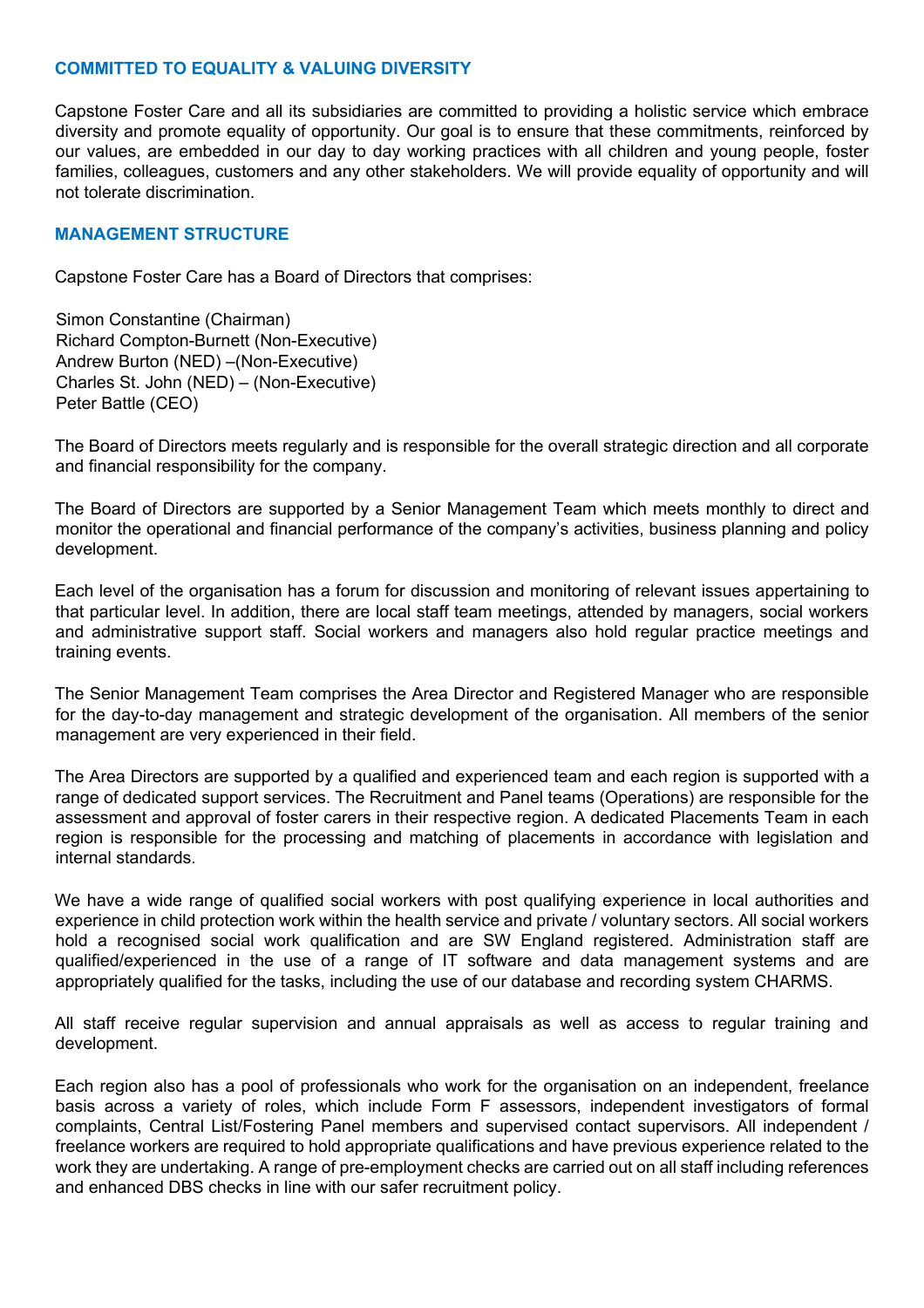## **SERVICES PROVIDED BY CAPSTONE FOSTER CARE**

All placements made at Capstone Foster Care are professionally 'matched' according to rigorous criteria which ensure the specific needs of children and young people are compatible with the skills and experience of our foster carers. Capstone Foster Care recognises that the situations surrounding the placement of a child in foster care are often complex. It may be that short-term care is required while a family crisis is resolved; it may be that a therapeutic environment is needed, or a child has to be prepared for adoption.

Capstone Foster Care provides access to a pool of foster carers who can meet the range of needs of the children and young people within its area. We seek to offer placements to children from a diversity of ethnic and cultural backgrounds and generally believe children are best placed within their own locality. Capstone Foster Care subscribes to the view that in principle children are best placed with foster carers of the same ethnic origin. However, we also recognise that this may not always be possible, and we believe that this fact alone should not deprive a child/young person of the experience of family life. On occasions the most pressing and specific needs of a child might be best met by foster carers with special skills but who happen to have different ethnic origins to the child/young person.

## **Black & Minority Ethnic Children and Young People**

Capstone Foster Care provides excellent services to children and young people from black and ethnic minority backgrounds. We have an extensive ethnic mix of qualified social workers and foster carers, from different racial, religious and cultural backgrounds and who speak different languages.

Capstone Foster Care endeavours to place children and young people with families from their own ethnic background. However, we recognise that ethnicity may not be the only significant 'matching' criteria. If we are unable to provide foster carers from the same ethnic background, Capstone will seek to provide links in order to meet a child's religious and cultural needs, in consultation with local authority colleagues, parents and professionals involved.

We offer a wide range of placements for children and young people of all ages. All placements are matched to ensure a good fit between the needs of children and young people and the skills and experience of foster carers to meet those needs.

## **Capstone Foster Care aims to offer the following range of placements:**

At Capstone we strongly believe that investing in children's futures will enable them to meet their full potential. Therefore, we aim to provide a high standard of services for children, young people, their families, local authorities and foster carers.

## **Local Authorities**

Capstone will offer experienced and trained foster carers, supported by a professional fostering team, to local authorities. We aim to provide placements for a wide range of children and young people aged 0 – 18 years, including sibling groups, of various ethnic origins.

#### **The types of placements the agency offers are:**

#### **Emergency placements**

A placement that is made within 24 hours of it being requested and where there has been no prior plan. Capstone Foster Care provides a 24-hour a day emergency service. Some foster carers choose to specialise in short term work and are able to accept unplanned, emergency placements where by the foster carers' tasks would be to provide a place of safety and meet the immediate needs of the child. An emergency placement ideally should not exceed two weeks and it would be anticipated that an initial statutory looked after review would be arranged within one week of admission to placement.

#### **Short term placements**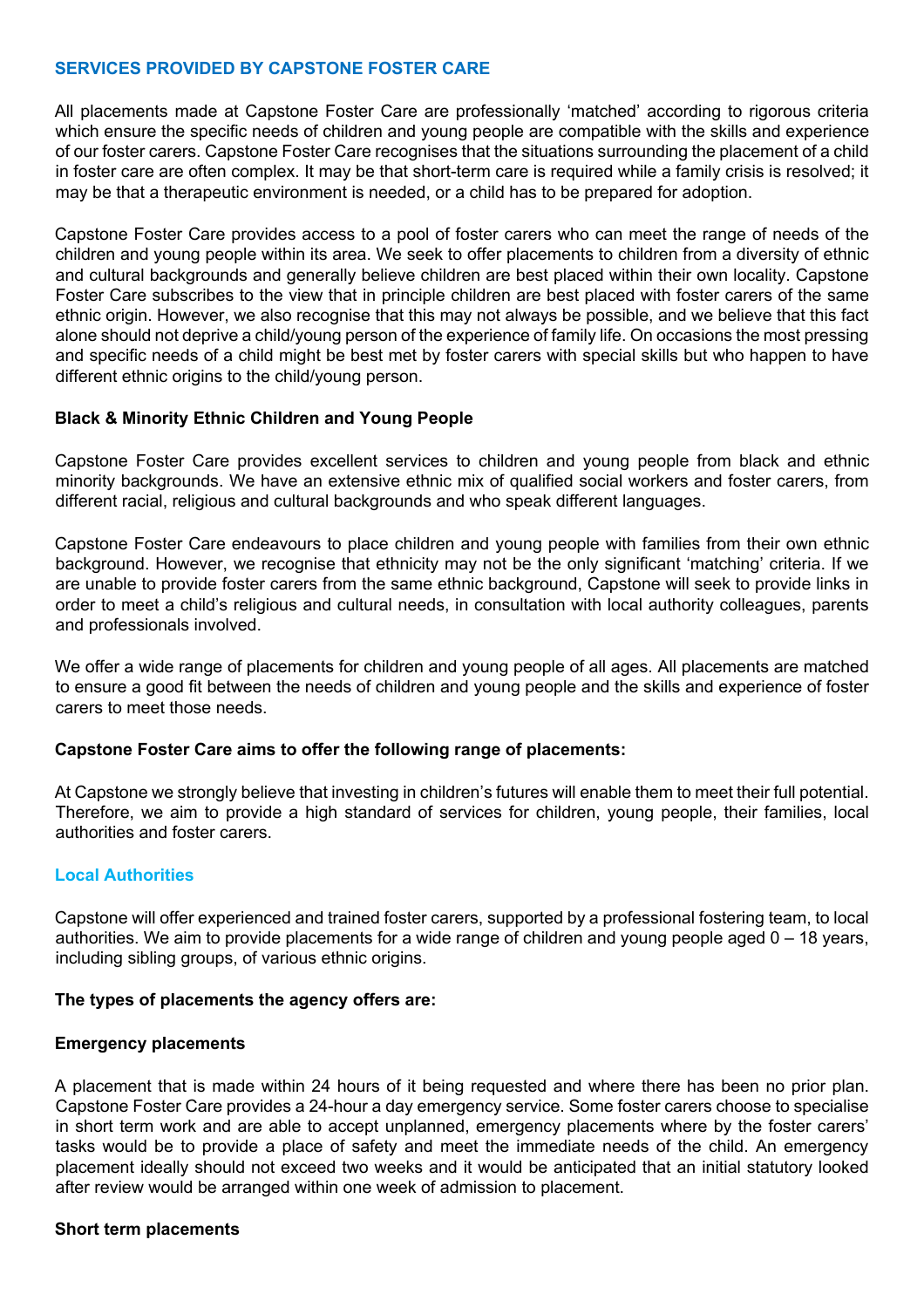A placement that is made for any purpose, such as assessment, bridging or remand, which is planned but not intended to provide a long-term placement for the child / young person. Period of short-term care could be for a few days, weeks or months, while plans are made for the child's future by the local authority.

#### **Long term placements / Permanence**

These placements are for the longer-term needs, where adoption is not an option, and the foster carers look after a child / young person up to, and where appropriate into adult independence, as a member of their family. Most foster carers prefer to have children placed with them on a long-term basis; giving the child permanency and progressing them on to semi/independent living once they have developed the skills necessary and on-going support live in the community. By providing a long-term placement, it enables children and young people to have a chance to flourish in a stable and supportive environment. Capstone has an on-going commitment to recruit foster carers for this role.

#### **Parent and child placement**

This type of placement is for any parent who needs support and guidance in caring for their own child. Support, observation and assessment work can be carried out on behalf of the local authority. If required, qualified staff can prepare court reports and statements. Capstone provides foster carers who are equipped to provide short- or long-term placements for parent and child, regardless of the age of the parent. These carers will be trained to undertake and/or contribute to parenting assessments.

#### **Sibling group placements**

Sibling placements are for brothers and sisters who are placed together in a foster care household. Capstone Foster Care advocates keeping siblings together within a family environment, unless it is deemed inappropriate by the placing authority. Capstone is committed to ensuring that where possible siblings groups are placed together, and the agency is able to offer sibling group placements. We are able to offer carers who can take larger sibling groups to ensure that children do not need to be separated.

#### **Solo placements**

Placements where the child has additional and complex needs resulting in the foster carers having to offer constant supervision and support which would preclude the placement of another foster child in the same household.

#### **Bridging placements**

Capstone has foster carers who will work with children and birth families towards preparing children for adoption, long-term fostering, future placements or work to plans aimed at supporting them into (semi) independent living.

#### **Placements for children with special needs**

There are many disabled children and young people who need a foster family. This can include children with physical disabilities, learning disabilities, sensory impairments or a combination of these. Capstone Foster Care has a range of foster carers who have experience and skills in caring for children and young people who have a disability and / or require specialist medical care.

#### **Intensive support placements**

For children and young people who have very complex needs and / or behaviours that are especially challenging. These placements are supported by experienced foster carers.

#### **Respite placements**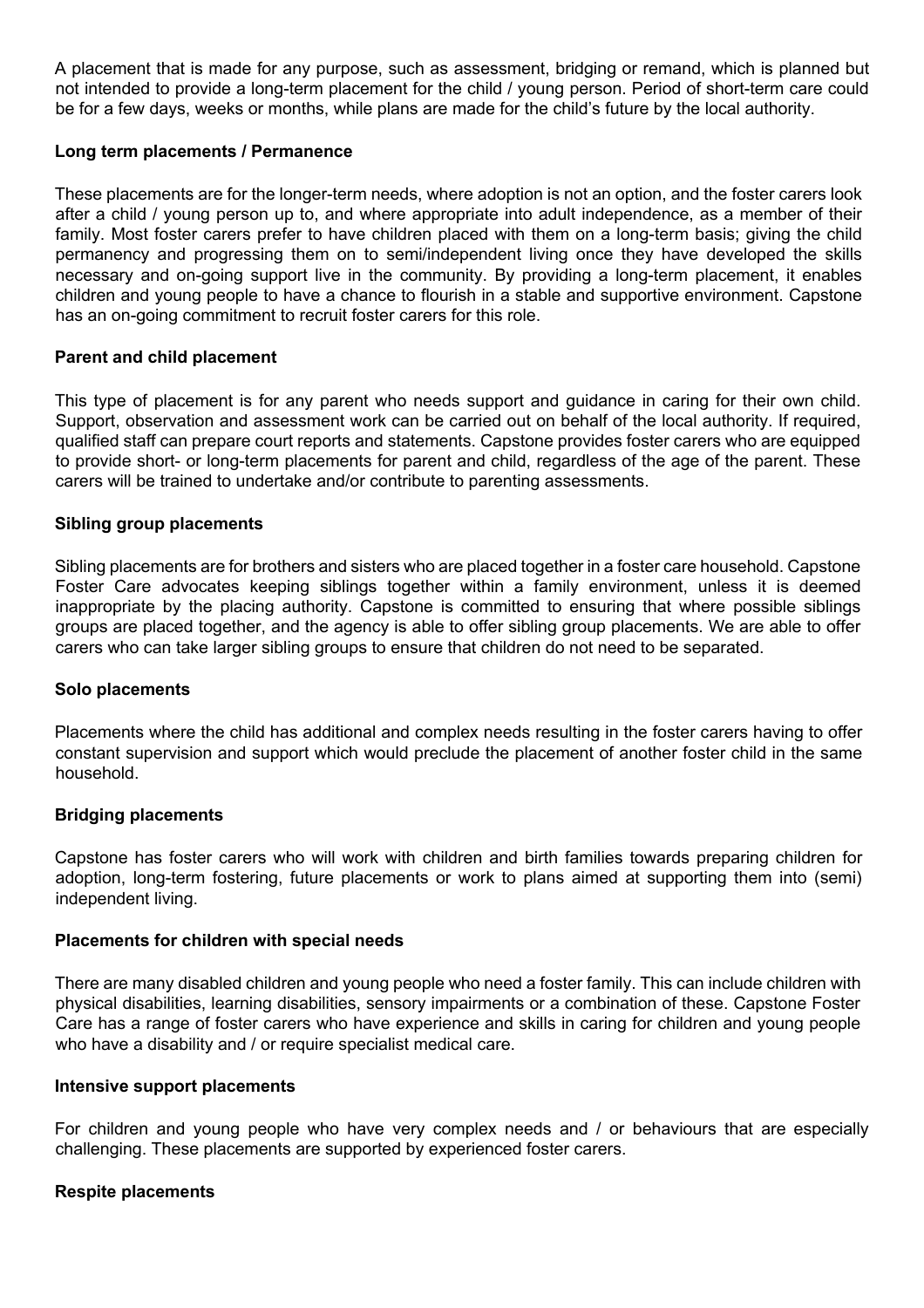Respite placements are provided to give parents a break or offer additional support if they do not have their own support network. In addition, respite is also offered to our own foster carers and is available in order to support placement demands and needs.

#### **Unaccompanied child / young person**

An unaccompanied child / young person is someone who is under 18 years of age, is separated from parents/family and is applying for asylum in his/her own right.

These young people come from a range of different countries, may not speak English and can be frightened and confused. Foster carers are needed in most areas in the UK who can provide a safe, stable and supportive home to these children / young people.

Capstone Foster Care South East has a lengthy history of providing foster placements for unaccompanied asylum-seeking young people, including supporting them into independence.

#### **Remand placements**

Remand foster carers look after young people who are remanded by the courts into public care. These placements are usually short term and require the foster carer to work closely with the youth justice/offending teams.

#### **Services for Children and Young People**

Providing a safe, secure and successful placement for children and young people is paramount. To support our placements, we ensure the children and young people in our care are fully supported and that their wishes and views are regularly obtained. We provide children and young people with an inclusive support package, which consists of the following:

- Capstone's Children and Young People's Personal Guide/ Handbooks.
- Easy to use review feedback forms that are age appropriate.
- Various social activities during the year.
- Preparation for independence support.
- The opportunity to be part of Children's Consultation and Participation events conducted during the year
- Participate in Capstone's survey, training, fostering panel and recruitment.

We believe that our package of support is crucial to the success of the foster placements. We expect our foster carers to provide a sensitive, professional, and high standard of service to children and young people who are placed with them and in return they receive a comprehensive package of support.

#### **Supervising Social Workers**

Each foster family is allocated a supervising social worker to visit regularly to provide support and supervision. They monitor standards of care, encourage high standards and help foster carers manage problems if and when they arise. They are also available for telephone consultation and liaise with the placing local authority social worker for the child/young person.

#### **24 hour support/ Out of Hours line**

All our carers have access to a 24-hour support line that is manned by our experienced and qualified social workers. Senior managers are always available and can be contacted by social worker for any support and guidance. There is access to Out of Hours support to Capstone staff members, foster carers and children/young people 24 hours a day throughout the year.

#### **Independent support**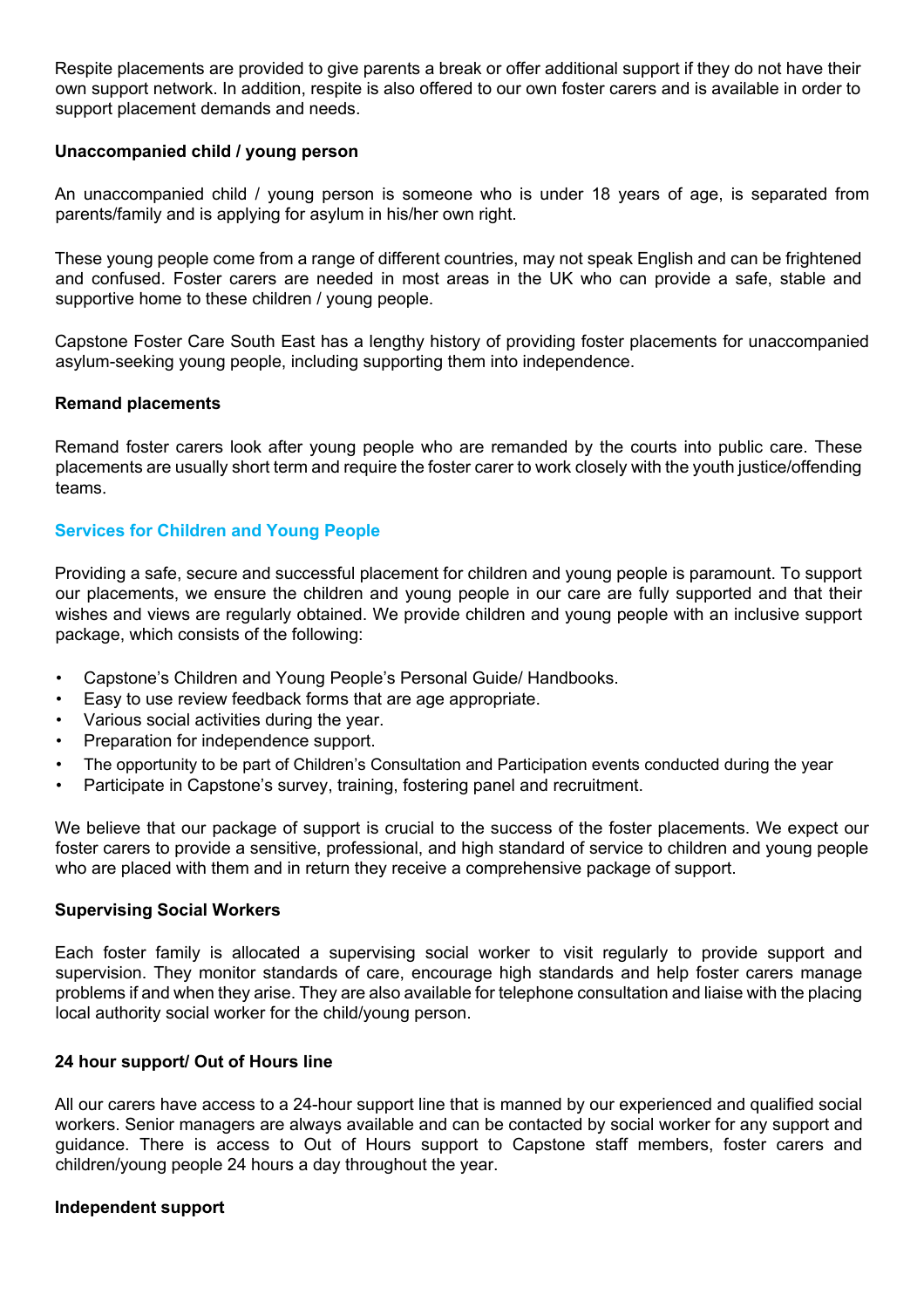Foster carers are given individual membership of Foster Talk. This allows them access to advice and support, including legal advice, independent of the Agency. The membership includes:

- Foster Carer 24-hour Legal Advice Helpline
- Arrest and Interview Assistance
- Foster Carer Legal Expenses Insurance
- Foster Carer Accountancy Advice Helpline
- Foster Carer 24-hour Counselling Helpline
- Foster Carer Tax Advice
- Foster Carer Education Advisory Service
- Foster Carer Social Work Support Line
- Foster Carer Independent Financial Advice
- Foster Carer Medical and First Aid Helpline
- Foster Carer Discounts
- Foster Carer Online Forum
- Foster Talk Magazine

#### **Local foster carers support groups**

Our foster carers are encouraged to attend their local support group along with their supervising social worker. These are held at local offices but currently virtual. A number of support groups are organised for foster carers providing expert speakers on matters of interest and an opportunity for foster carers to share and problem solve together. We hold bi-monthly support groups for each office. In addition to this, newly approved foster carers can be supported by being 'linked up' with experienced foster carers as peer mentors.

#### **Newsletters and website**

We maintain in contact with our foster carers through our newsletter and website. These feature developments within foster care, forthcoming training opportunities and information regarding what's happening within Capstone and the service we offer. Carers foster have the opportunity to contribute material and information to these newsletters.

#### **2 weeks respite**

As part of the support package, foster carers will be entitled to payment for 2 weeks respite, which is paid in two instalments in a year and is, calculated on pro rata basis. Foster carers can request respite breaks and Capstone will work together with foster carer and local authority to identify a respite placement for a child/young person keeping their best interests in mind.

## **Initial & Ongoing training**

Foster carer are given preparatory (Skills to Foster) and pre-approval training as well as ongoing training in a range of subjects. Some examples of our extensive training programme include, for instance, Caring for a child who has been sexually abused, safer caring, recording skills, first aid.

## **Fostering allowance /fees**

Capstone operates to the Framework Contract for Independent Fostering agencies. This ensures fees are transparent and inclusive. Capstone fee schedule incorporates discounts for long-term and sibling placements.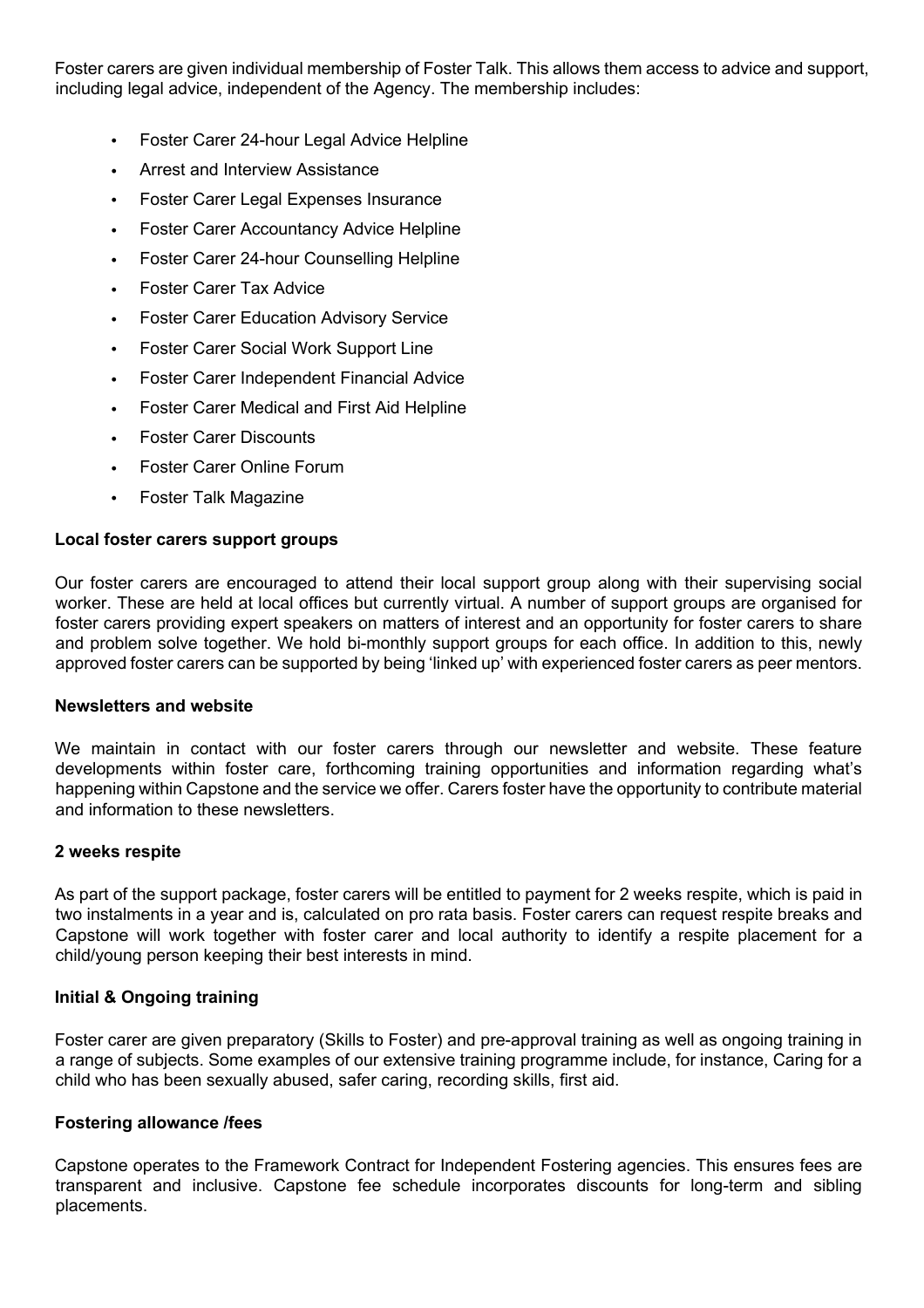Any additional services required in order to meet a child's or young person's particular needs and circumstances, over and above those outlined in a contract, are negotiated and agreed with the responsible local authority at the point of placement or at subsequent reviews. This could include, for example, additional educational support, specialised equipment for a child with disabilities and other exceptional or major expenses as well as on-going therapeutic input from one of the professionals working within or commissioned by the agency.

The fee structure is re-assessed annually and takes effect from 1st April. The financial remuneration offered to the agency foster carers reflects the demands of the task and quality of service carers are expected to offer. Out of their allowance, foster carers are expected to meet the routine day to day cost of looking after a child.

Further details are available on request and are included within the Foster Carer Agreement.

Foster Carer's insurance is provided by an insurance company. Premiums are paid by the agency although foster carers are required to have their own household building / contents insurance and are advised that they should make their insurance holders aware that they are fostering to ensure they are appropriately covered.

## **MATCHING PROCESS**

All placements are closely 'matched' to ensure that the needs of the children and young people are met by the skills and experience of foster carers. Many of our foster carers have a wealth of experience or specialisms. Capstone has a dedicated Placements Team who are the first point of contact for enquiries about placement choices and who liaise closely with supervising social workers, foster carers and local authorities to ensure the best possible match for the child/young person and foster carers.

At Capstone Foster Care we recognise the importance of carefully matching placement referrals for children and young people with our foster families. We work closely and in partnership with the referring local authority to ensure that the proposed placement supports the following:

- Reflects the expressed wishes of the child/ren
- Takes into account the wishes of the child's family
- Will be able to meet the child's physical, educational, emotional, health, cultural, religious and social needs
- Will be able to meet the needs for contact
- Will not disrupt any foster child already in placement
- Will not pose a risk to any child in the foster carer's household
- Will bring no substantial risk to any member of the carers' household or their property

Capstone also provides a placement service out of hours which means that children and young people can be placed with foster carers during the night.

## **RECRUITMENT AND ASSESSMENT**

Capstone Foster Care is committed to recruiting foster carers who can provide high quality foster care. Anyone over the age of 21 years may apply to become a foster carer. Applications are welcomed from all people, regardless of gender, sexuality, marital status, employment situation, culture, and religion. The process of selection is rigorous and designed to ensure commitment and compatibility to the fostering task.

## **Recruitment process**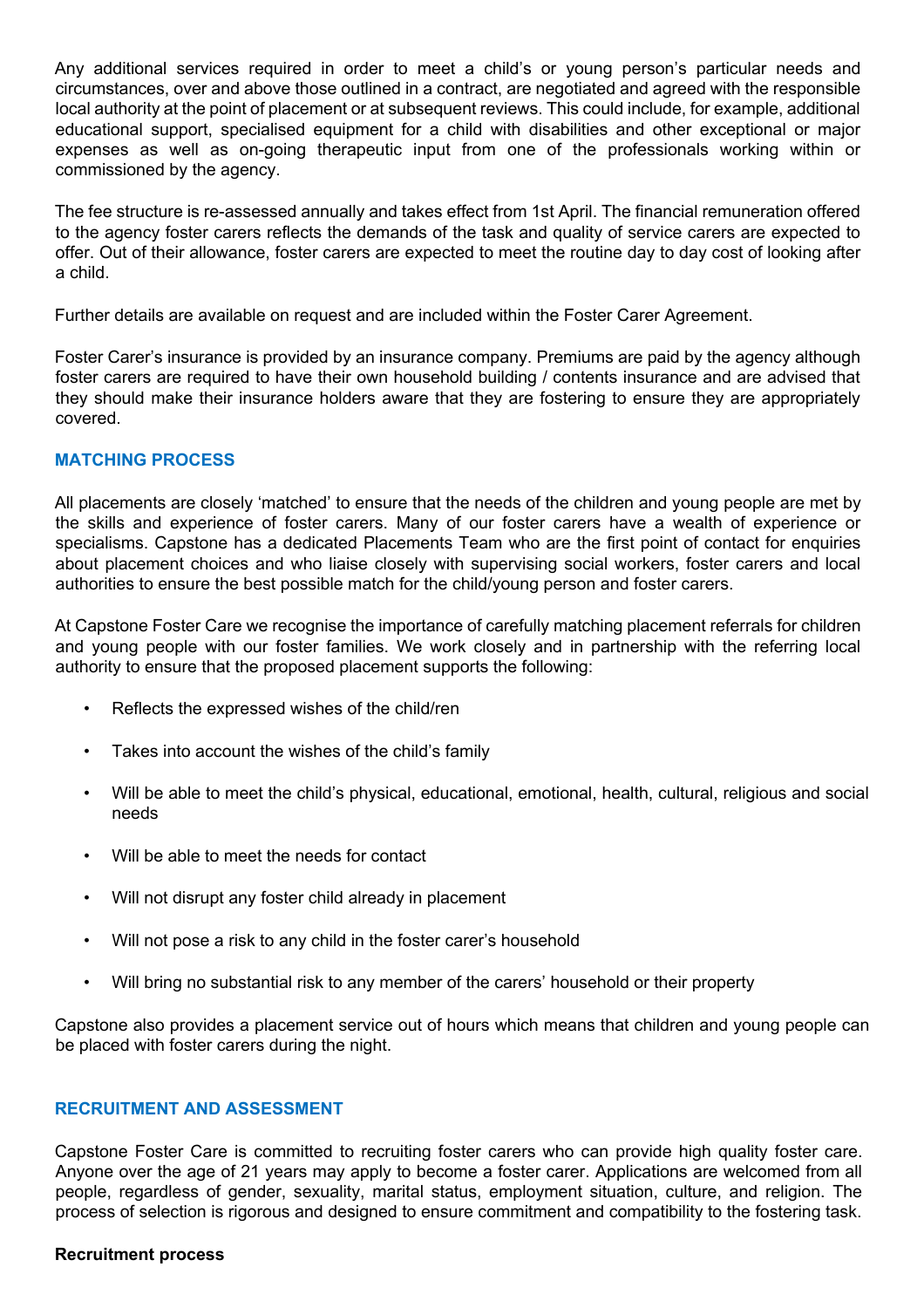## **Referral/ Enquiry**

Capstone advertise regularly for foster carers in many regions. We aim to recruit carers to meet the needs identified in each area. We also expect to receive applications from people who have heard of our comprehensive support package by word of mouth. We capitalise on the publicity generated by events and any relevant media programmes which may have a positive impact on our recruitment.

Following an enquiry from a prospective foster carer our Fostering Recruitment Advisor will take necessary information from the applicant to complete the referral form and will post / mail the information pack to the applicants.

- There is immediate exclusion of any applicant who has been convicted of an offence against a child or any serious offence against an adult.
- All prospective foster carers must have at least one spare bedroom.

All members of the public who contact the agency about becoming foster carers will need to provide the agency with brief information about their current circumstances. The agency will be available to give general information and will also try to answer any initial queries. If the Recruitment Coordinators are not able to do so, a member of the social work team will return their call within one working day. Information about fostering will be sent to the enquirer within 48 hours of the enquiry.

To continue with application, enquirers will be told that:

- They must have sufficient room to care for a looked after child.
- Applicants must be over 21 years of age.
- They must be prepared to undertake an Enhanced DBS, health and local authority checks, and provide names of suitable referees, including a referee from any current or any previous employment related to children and consent to ex partners being contacted;
- They must be prepared to undertake a comprehensive BAAF Form F assessment, attend preparatory training and commit to attend training and support groups following approval.
- Will be required to facilitate contact between the looked after child and his or her family members.

## **Application and Initial Visit**

- When there is an enquiry to foster then their details are logged on our database and the Fostering Recruitment Advisor will establish the applicant's motivation to foster, the bedroom situation, work commitments, preferred approval range, child care experience and inform the enquirer of expectations of foster carers by local authorities and Capstone Foster Care.
- If both parties agree then an Initial Visit is arranged, for which, if it is a two-parent household both applicants have to be present. This will determine whether the enquirers meet the eligibility criteria, the Agency's expectations in relation to foster families, explore their motivation to foster, and answer any questions concerning their interest in fostering and address any specific issues.
- At the Initial Visit further details are established about the applicants' motivation to foster. They are asked in detail about any convictions and possible restrictions to foster.
- Applicants are informed of the need for health checks, local authority checks and DBS checks.
- An application form and DBS check form may be completed at this stage if it is likely that the applicants are progressing to the assessment stage.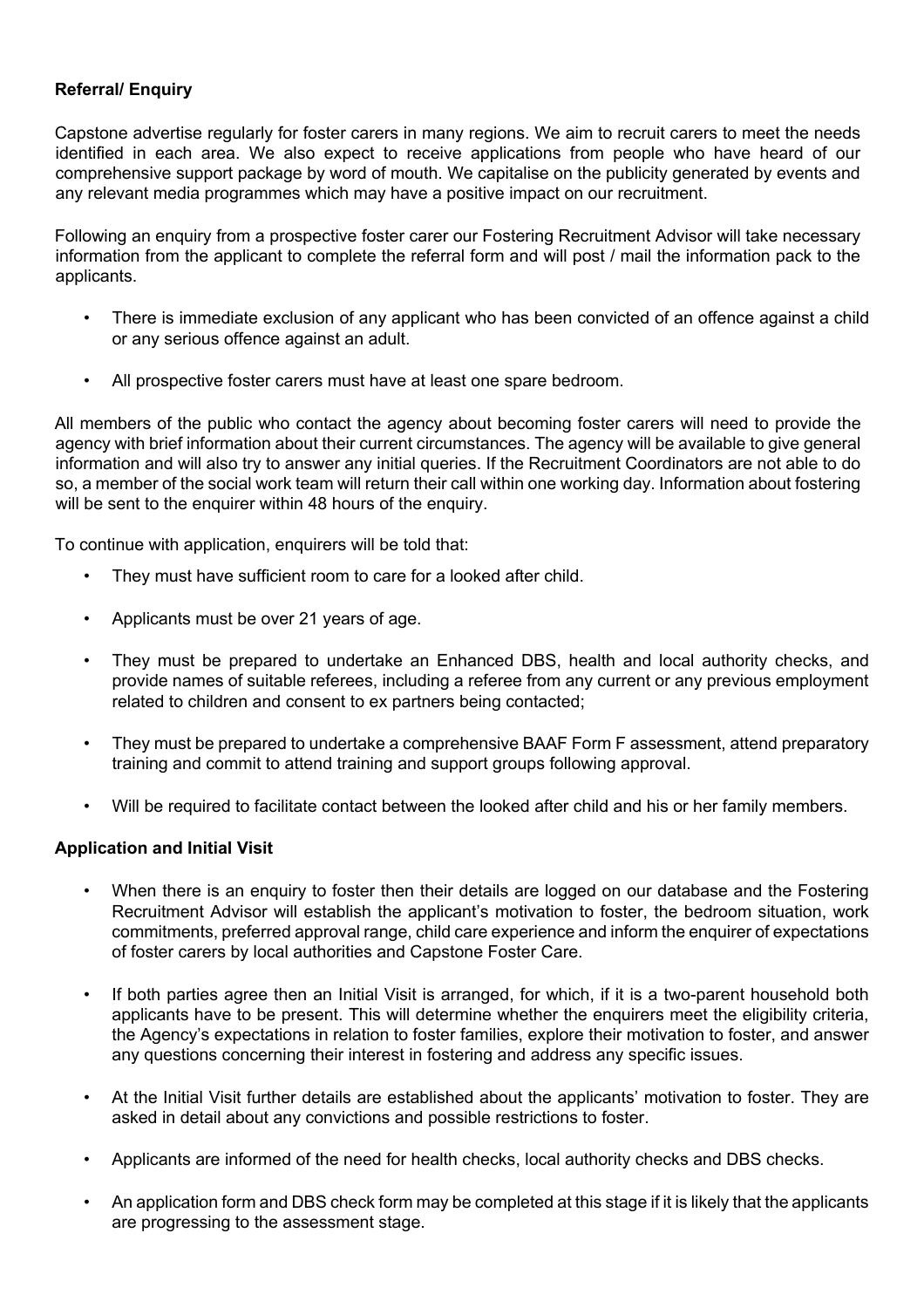- The manager who oversees foster carer recruitment together with the Recruitment Team will decide whether the applicant is suitable to progress to the Form F assessment stage.
- Prospective foster carers who meet the eligibility criteria and are considered to be suitable are invited to submit an application for assessment. Until this application form is returned the agency cannot proceed to allocate their assessment. Applicants are advised to return application forms as quickly as possible and offered help with completion.
- Anyone who is not permitted to proceed at this stage will be informed and given the reasons for the decision.

## **Planning the assessment**

- 1. Applicants attend the Skills to Foster course during the assessment phase.
- 2. Statutory checks are initiated.

## **The Assessment Process**

All assessments are carried out by qualified and experienced social workers using the BAAF Form F template and process. The assessment process is to determine the applicant's capacity to meet the needs of any children and young people likely to be placed with them.

The first assessment meeting is concerned with planning and timetabling the assessment. The assessment is carried out in line with National Minimum Fostering Standards 2011 and Fostering Services Regulations 2011.

The assessor ensures further that the applicants are aware of the Skills to Foster Training course. The assessor will explain the basic process of gathering information and evidence during the assessment as well as ensuring that applicants are aware of the process of obtaining checks from the DBS, local authority and the GP. National Minimum Standards 2011 and Fostering Services Regulations 2011 require the fostering service to undertake statutory checks as part of the assessment process. These are:-

- A Disclosure and Barring Service (DBS) check on all people who reside in the household who are over 18 and any persons staying overnight or supporting on a regular basis.
- Local authority and other agency checks as required.
- Child health and education checks will be carried out on any school-age children in the household.
- Current/ most recent employer references are needed for each applicant. Additional references from any previous employer where there was contact with children will be obtained.
- A medical examination undertaken by the applicant's own GP.
- A minimum of three personal referees (one of whom should be a family member) who will provide written references and be interviewed as part of the assessment process.
- Interviews will be carried out with birth children and any other adults in the household.
- Where possible interviews will be carried out with previous partners.

## **Gathering evidence or information**

Capstone's assessing social worker will undertake the assessment in the following settings:

- The applicants own home.
- During the 'Skills to Foster' preparation course.
- In other relevant settings e.g. workplace, if appropriate.

A variety of techniques will be used to gather evidence or information regarding the applicants' suitability to foster. These may include: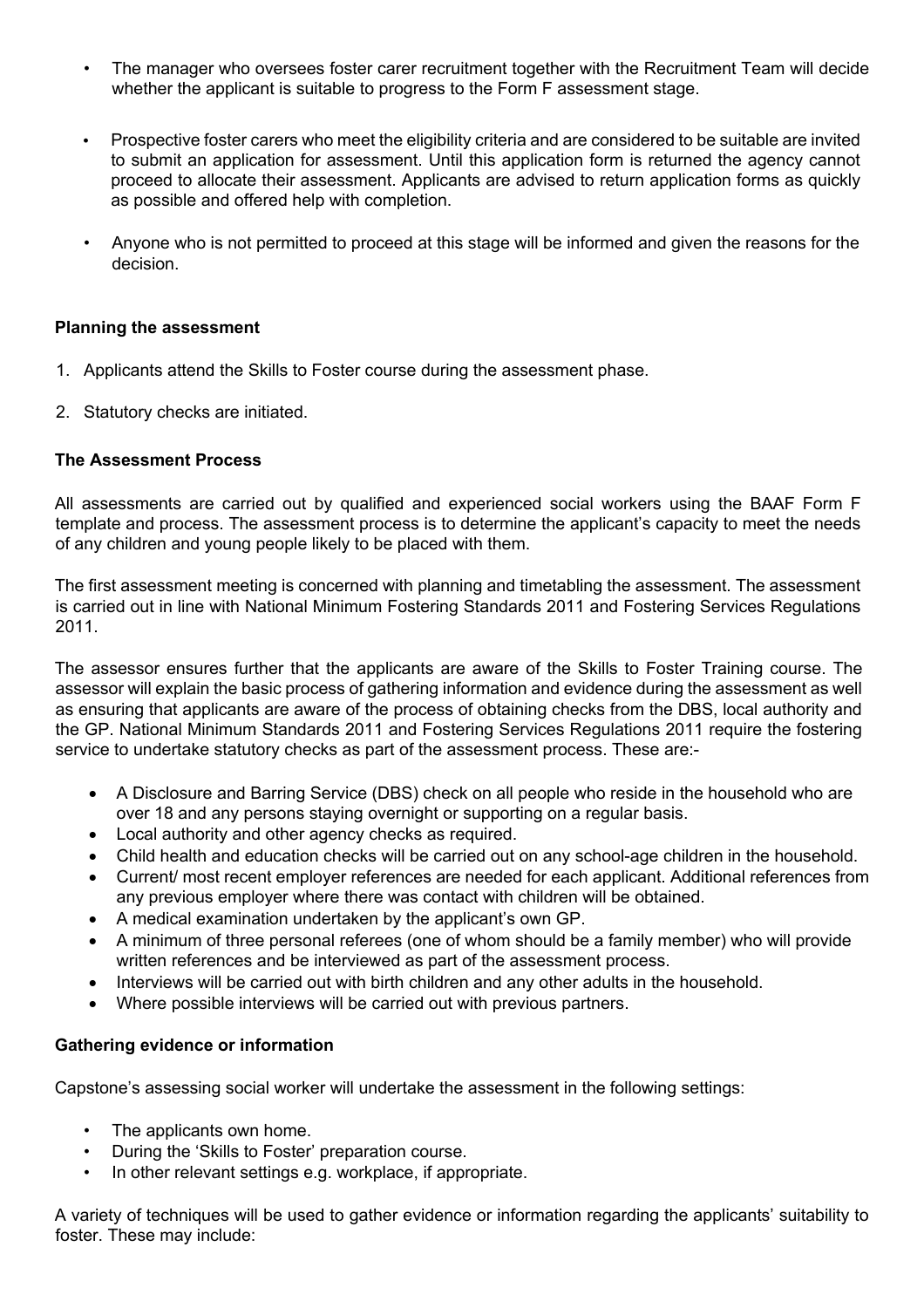- Eco-maps, family trees and chronologies to gain information on applicant's motivation to foster and how their past history may impact on fostering.
- Witness statements from other adults who can corroborate the applicants' ability to relate to and care for children e.g. babysitting circle, helping out at school etc.
- **Discussion**
- Records and reports
- Case studies
- Role playing and simulation
- Skills to Foster preparation course
- Homework assignments
- The assessment will include a recommendation by the Capstone assessing Social Worker.

As mentioned above, during the assessment, administration will undertake a variety of statutory checks which include:

- Enhanced DBS Check
- Local authority checks
- Employer and / or current fostering organisation references
- School / health visitor reports (on own child, if appropriate)
- Medical reports
- Current employment references
- References from all previous employment involving children and vulnerable adults
- Three personal references of which at least two will be visited by a social worker
- Overseas check (where appropriate)
- A health and safety report to be completed
- Where possible ex-partners and children of an appropriate age from previous relationships

Capstone aims to complete the assessments within 24 weeks from allocation of the case unless there are extenuating circumstances. The National Minimum Standards 2011 state that an application/assessment should be considered by the Fostering Panel within eight months from application.

All prospective foster carer reports (BAAF Form F reports) go through our quality assurance to ensure we maintain an excellent standard of assessment, and safe care practice. Once completed a Fostering Panel date is identified and allocated.

## **Approval**

The Fostering Panel comprises a variety of professionals and independent members, including foster carers, and people with experience of the looked after children system.

All assessments are considered by a properly constituted Fostering Panel, which makes recommendations to the agency regarding the suitability of the applicant to be a foster carer. This may include any additional terms that the Panel considers should apply to a foster carer's approval status. The

Agency Decision Maker takes full account of the Panel's recommendations when reaching their decision. Prospective carers are expected to attend the Panel.

All successful applicants are provided with a Foster Carer Agreement, which confirms their appointment as an agency foster carer. It also gives details about the terms of approval and how this will be reviewed, as well as the role of the local authority making the placement.

## **Post Panel Induction**

After the Panel meeting applicants are told what happens next and a Capstone staff member helps to answer any questions that applicants have.

## **Post Approval Induction**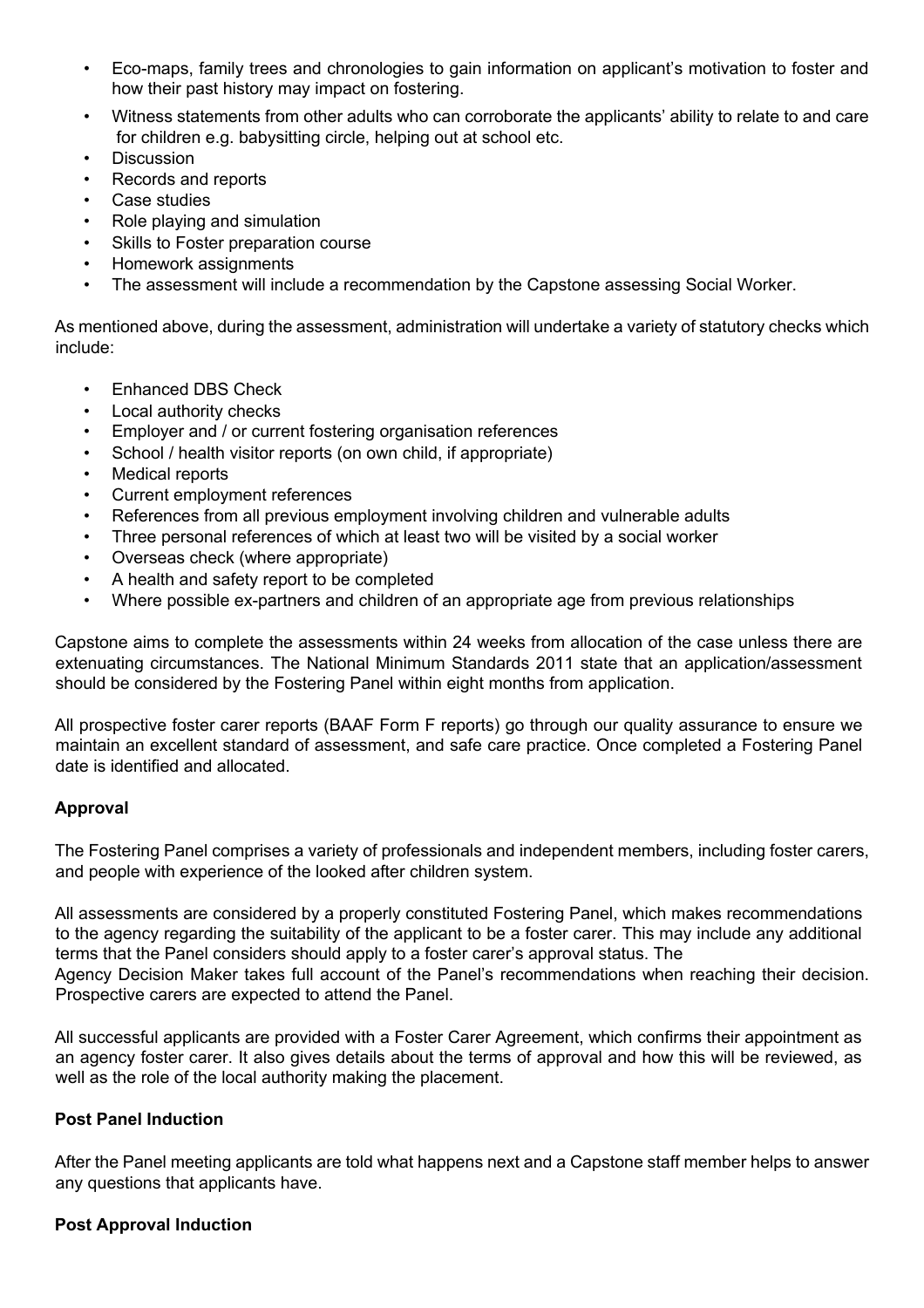After the Agency Decision Maker has agreed their approval as foster carers, newly approved foster carers are informed about the decision verbally and they receive a letter of confirmation within two working days.

Upon approval Capstone assigns a supervising social worker to support the foster carer in the fostering task. Supervising Social worker completes post approval visit and goes through an induction. This induction process involves:

- Email or giving the Foster Carer the Foster Carers Handbook
- Discussion around the child referral and matching process in respect of timescales and processes.
- Discussion around future training courses and the answering of any immediate questions asked by the foster carers about the fostering task.

## **Review of Approval**

The Agency undertakes competency based first reviews based on Regulations, Standards & Statutory Guidance. In accordance with the Fostering Service Regulations 2011, all foster carers and their approval status is reviewed annually. The annual review determines whether approval of the foster carers should be renewed and / or whether there should be any changes made. The review includes written feedback reports from the carer's supervising social worker, the local authority social worker, children and young people in placement, children of the household, and the foster carers themselves.

## **FOSTER CARERS**

The foster carer's role is a professional one of caring for a child's/young person's personal and developmental needs.

The main tasks for a foster carer in Capstone are as follows:

- To provide an environment that is stable, safe and supportive for a child or young person in their
- care.
- To be supportive of contact to enable the child or young person to stay in touch with family members
- or people who are important to them, as guided by the care plan.
- To promote the child's health, emotional, social and educational development.
- To be sensitive to and promote the child or young person's cultural identity, confidence and self-
- esteem.
- To be an advocate for children and young people empowering them to make decisions.
- To provide safe boundaries in which children and young people can be responsible and learn to have positive and consistent behaviour.
- Work as part of a team at Capstone and make available times to attend meetings on behalf of the children and young people.
- Helping children and young people transition in a sensitive, professional and positive way.
- Taking responsibility to maintain a level of professionalism by attending regular training and support
- meetings to further develop knowledge and skills.
- Being responsible in handling confidential information.

## **MANAGEMENT & SUPPORT OF FOSTER CARERS**

It is primarily the supervising social worker's responsibility to manage and support the carer in the fostering task. Capstone Foster Care's supervising social workers understand that they have a responsibility for ensuring that the child in placement's needs are paramount, even though they do not have case management responsibility for the child. The supervising social worker will visit the foster carer regularly both whilst a child is in placement, and when the carer has vacancies. All foster carers are enrolled as members of FosterTalk (financed by Capstone Foster Care) which provides excellent up-to-date information, advice and support, and legal insurance, should carers be the subject of an allegation.

## **Support**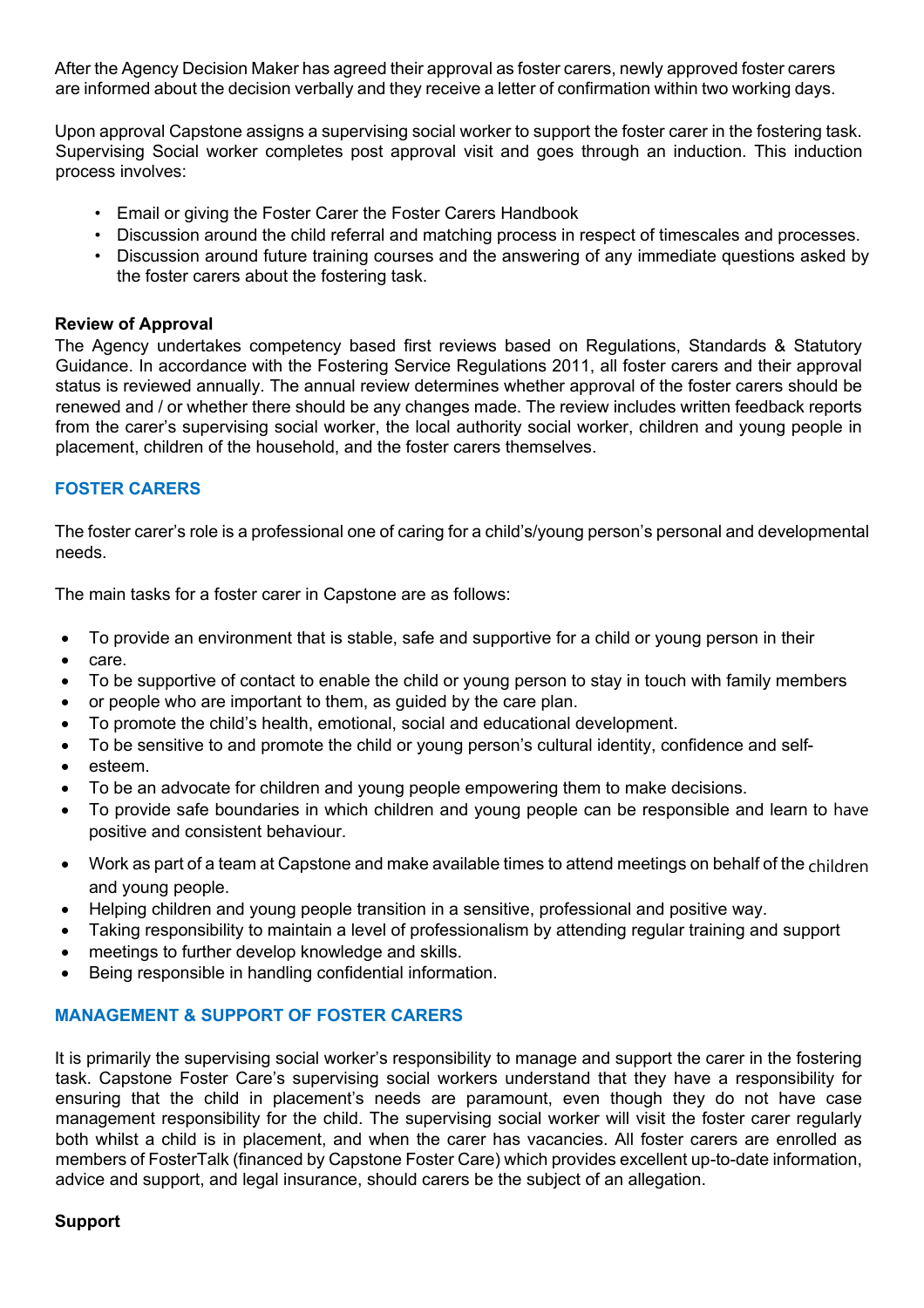We regard our foster carers as the foundation of our service. We know from research that poor general support to foster carers has been found to be closely associated with them ceasing to foster. Therefore, we offer our foster carers a robust package of professional support and financial remuneration. All foster carers and looked after children / young people receive an exceptionally high level of support from Capstone management and staff. Foster carers receive regular visits from their supervising social worker, who works to ensure that the welfare of the child and / or young person is being safeguarded and promoted, and to identify support or services needed to enhance the child's/young person's physical, mental and emotional welfare.

Our carers make a real difference. At Capstone Foster Care we believe that their valuable input deserves rewarding. We do this in several ways including celebrating the achievements of our foster carers and ensuring that they are given a professional service from all aspects of the agency. This is in order to ensure that they can carry out the day to day role of being professional foster carers and providing a quality placement to the young people placed with them. Together we work as a team to ensure we can help children and young people have the best outcomes possible during their time with their foster carers and the agency

## **Named Supervising Social Worker**

All foster carers have an identified supervising social worker (SSW). The SSW visits foster carers regularly (NMS21) to monitor the standards of care provided, assist the foster carer to play their part in the child's care plan and identify any training needs.

Each of our foster carers has a professionally qualified dedicated SSW to ensure that our carers are fully supported. The SSWs are always the first port of call for our foster carers.

Capstone recognises that supervision and support for foster carers is vital. It is important that the foster carer's work is recognised as providing the major component in meeting the needs of looked after children. Carer satisfaction and retention is essential for a healthy and safe Fostering Service.

SSWs are responsible for ensuring that the care offered to children in foster care meets the required standards. SSWs visit and telephone the foster carer regularly.

Visits to the foster carers take place at a minimum of monthly. These can be increased as assessed need determines. As part of the monitoring of the work of foster carers, there will be at least one unannounced visit by the SSW to the foster carer's home per year.

## **Foster Carers Reviews**

Approved foster carers will have their first review within 12 months, which is chaired by a Senior Practitioner. The first review following approval is always presented to the Fostering Panel. Subsequent annual reviews may also be presented to the Fostering Panel in situations where termination of approval is sought, when significant changes in the terms of approval are being considered, or where there are serious concerns about suitability of the carer or following the investigation of any concerns about standards of care, complaints or allegations against the foster carer. Ongoing reviews will be returned to panel every 5 years.

The main aim of the annual review is to determine whether the foster carers continues to be suitable to foster and whether there should be any changes in the terms of the approval.

The annual review is an opportunity to look at the progress the foster carer has made and to set targets and goals for the next year within the annual development plan. Training needs are also assessed and a recommendation for future approval is made by the SSW and the Senior Practitioner.

## **Capstone will ensure that:**

- All Capstone foster carers have a SSW who fulfils the function of a line manager and provides support. The SSW's visits are treated as a supervision session with an agenda and record of the meeting.
- The foster carer's training, support and development needs are regularly reviewed, and their progress appraised at the foster carer's annual review.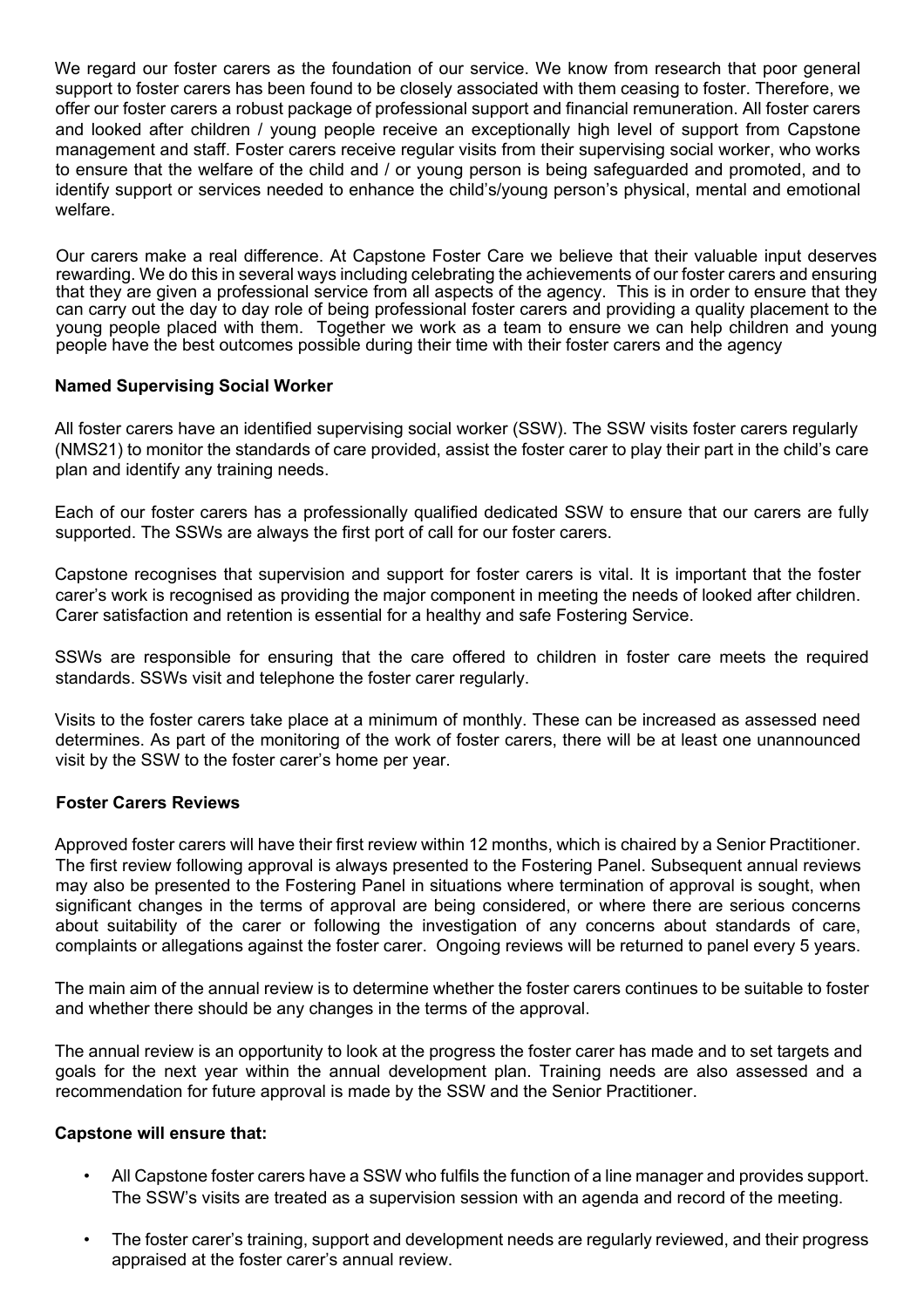- Foster carers have access to key personnel within Capstone, including experienced foster carers, administrators, social workers and managers.
- Foster carers are able to understand the relevance of the National Minimum Standards, in particular those which are child centred, to their own professional development through meetings with SSWs.
- Capstone seeks the views of specific groups of foster carers (e.g. black and minority ethnic carers or male carers) on their support needs which may be met in a variety of ways through specific training, support groups, email groups or mentoring.
- Foster carers are also offered support through a counselling service or an independent supporter for foster carers if they are dealing with a particularly stressful situation (e.g. when an allegation has been made). This is likely to be provided via their Foster Talk membership.
- Foster carers are expected, enabled and encouraged to attend training sessions and support groups.
- Support is made available to partners and sons and daughters of foster carers through individual support by the Supervising Social Worker or support groups in recognition of the involvement of all members of the family in the fostering task.

## **FOSTERING PANEL**

Capstone Foster Care's Fostering Panel makes recommendations regarding the recruitment, approval, annual review, re-approval and / or termination of approval of foster carers.

#### **Membership of the Panel**

In accordance with the Fostering Service Regulations 2011, Capstone's Fostering Panel members are people from the Agency's central list. The central list includes members of various backgrounds and professions who have knowledge and experience relevant to their considering cases and making recommendations.

Capstone has also appointed a member of the central list as Fostering Panel Vice-Chair who chairs Panel meetings if the Panel Chair is not in attendance or the post of Chair is vacant.

## **TRAINING AND DEVELOPMENT**

At Capstone Foster Care we recognise that the only way to achieve excellence is by investing in foster carers. We therefore seek to promote a competent and motivated team of foster carers through continuous development in order to enable the delivery of high-quality services to the children and young people in our care, their families and other agencies who we are involved with.

The training programme developed by Capstone Foster Care is compliant with the National Minimum Standards ensuring that all foster carers receive relevant induction and continued professional development. Foster carers are expected to meet the Training, Support & Development (TSD) Standards and complete the workbook within appropriate one year of approval.

#### **Aims of the training programme**

- Equip foster carers with the knowledge and skills needed to provide high quality care for the children and young people they look after.
- Ensure that all foster carers are given the necessary information and help to develop knowledge and skills to carry out their role and have appropriate opportunities for career development.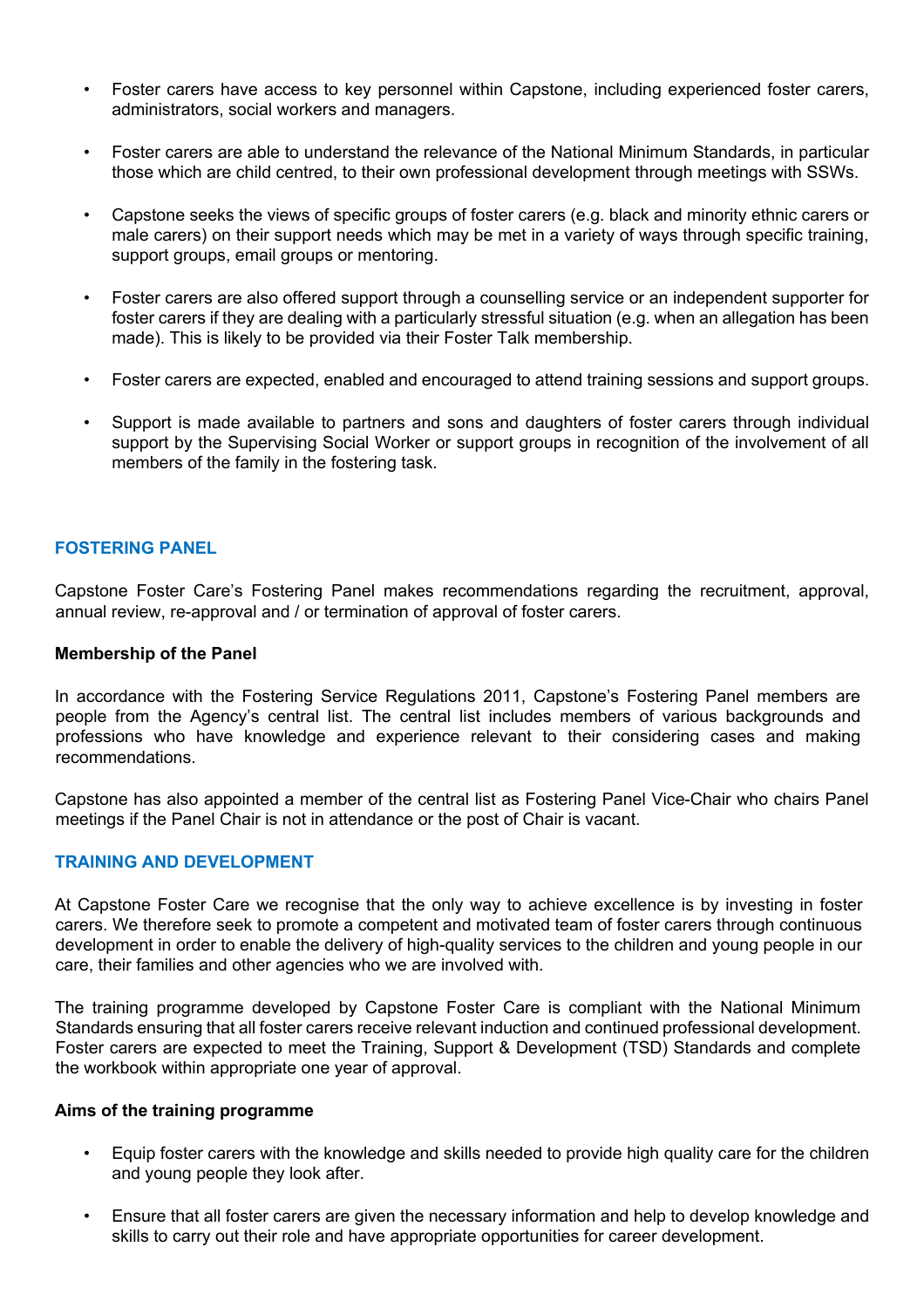- Foster families are enabled and empowered to support and guide children and young people to achieve positive outcomes and reach their full potential.
- Any warning signs in relation to safe caring or placement disruption are identified early to safeguard the best interests of all parties.
- Foster carers can work with parents and children in the context of a multi-racial society.

## **The Training Framework**

The Fostering Service Regulations 2011 (17 (1)) states that the fostering service provider must provide foster carers with such training, advice, information and support, including support outside office hours, as appears necessary in the interests of children placed with them. Standard 20, 'Learning and Development of Foster Carers': National Minimum Standards for Fostering Services 2011 state that 'Foster Carers receive the training and development they need to carry out their role effectively'.

A clear framework of training and development is in place and this is used as the basis for assessing foster carers' performance and identifying their training and development needs.

Capstone Foster Care has a robust training policy and strategy. All foster carers are given the necessary help to develop the knowledge, skills and attitudes that they require to carry out their role effectively and to provide foster carers with the appropriate opportunities for career development.

Capstone Foster Care provides a two-stage training programme to all of its foster carers that comprises:

## **1. Pre-approval Training – Skills to Foster**

Prior to approval by the Agency all prospective foster carers are required to attend a 'Skills to Foster' course which is presented by a qualified trainer or by Capstone qualified social work staff. In the case of couples, both must attend this training and undergo assessment and checks. The Agency recognises and values the contribution of existing foster carers to the recruitment process and actively supports their involvement in recruitment activity. The course runs over 2-3 days and is an integral element of the assessment process. Where appropriate a separate session is available for the birth/resident children of the family.

The course comprises 6 sessions covering the following:

Session 1: What do Foster Carers Do? Session 2: Identity & Life Chances of the Children and Young People? Session 3: Working with Others Session 4: Understanding Behaviour & Caring for Children Session 5: Safer Caring Session 6: Transitions

The course will introduce individuals to the challenges of foster care, the kinds of experiences children may have gone through and why they may behave in certain ways. The course will provide individuals with information about professionals they will be working with and set out expectations of being a foster carer.

# **2. Post-approval - Core Training Programme & Carer Development Training**

Our training programme provides foster carers with the opportunity to explore and understand issues essential to their role, and to identify their future learning and development needs. Capstone has a dedicated training budget. It is essential for all Capstone foster carers to achieve the minimum level of knowledge and skills encapsulated in the Standards. Newly approved foster carers are expected to complete GDPR and safeguarding training post their approval.

Opportunities for training and support will therefore be provided at four levels: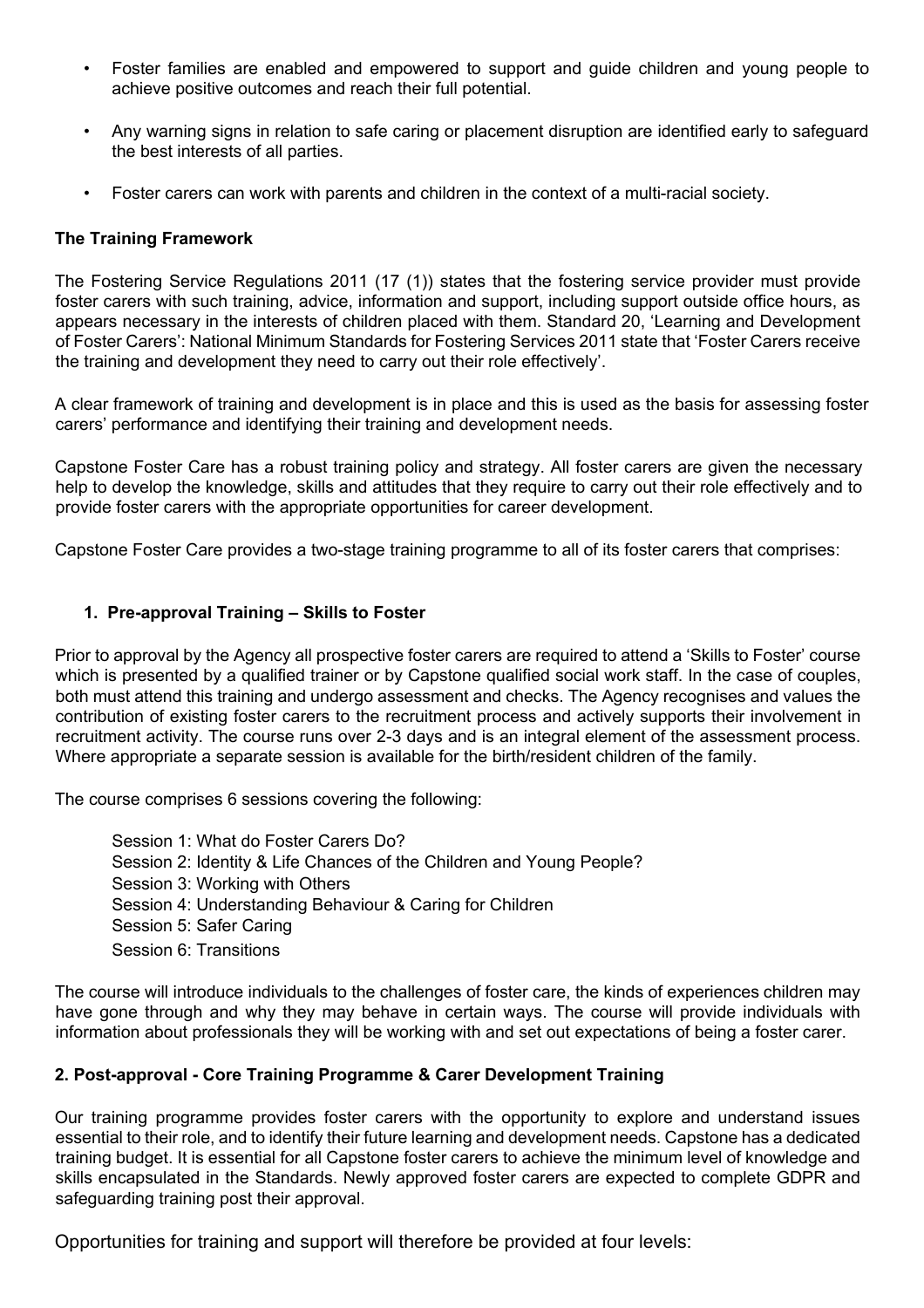- 1. Support, discussion and evaluation at the foster carer's home.
- 2. Participation in foster care groups e.g. support groups, social events.
- 3. Participation in formal training events with other foster carers and social workers.
- 4. Completion of TSD standards within 12 months of approval as foster carers

# **Training Support and Development (TSD) Standards**

 Standard 1: Understand the principles and values essential for fostering children and young people

Standard 2: Understand your role as a foster carer Standard 3: Understand health and safety, and healthcare Standard 4: Know how to communicate effectively Standard 5: Understand the development of children and young people Standard 6: Keep children and young people safe from harm Standard 7: Develop yourself

There is a strong commitment to ensure that foster carers have access to the right support and development opportunities. Training and development is an intrinsic part of fostering. Capstone has a clear expectation that all foster carers will participate in training offered by the agency as fully as possible. There will also be the opportunity for carers to undertake online learning. There is an expectation that foster carers will complete the TSD portfolio and this expectation will be endorsed by Fostering Panel on approval.

These opportunities will enable foster carers to meet the complex needs of the children and young people for whom they care, and to develop skills and knowledge to keep the foster family and the fostered children safe and protected.

The following courses are CORE trainings which are expected to be completed within the first year of approval, and renewed every 3 years thereafter:

- First Aid
- Medication and Children's Health Care
- Safeguarding/Child Protection
- Safer Caring
- Managing Allegations

The following courses are MANDATORY trainings which are expected to be completed within the first year of fostering and thereafter managed within the Personal Development Plan.

- GDPR
- Managing Behaviour and Risks
- Equality and Diversity
- Child Development and Attachment
- Logging & Recording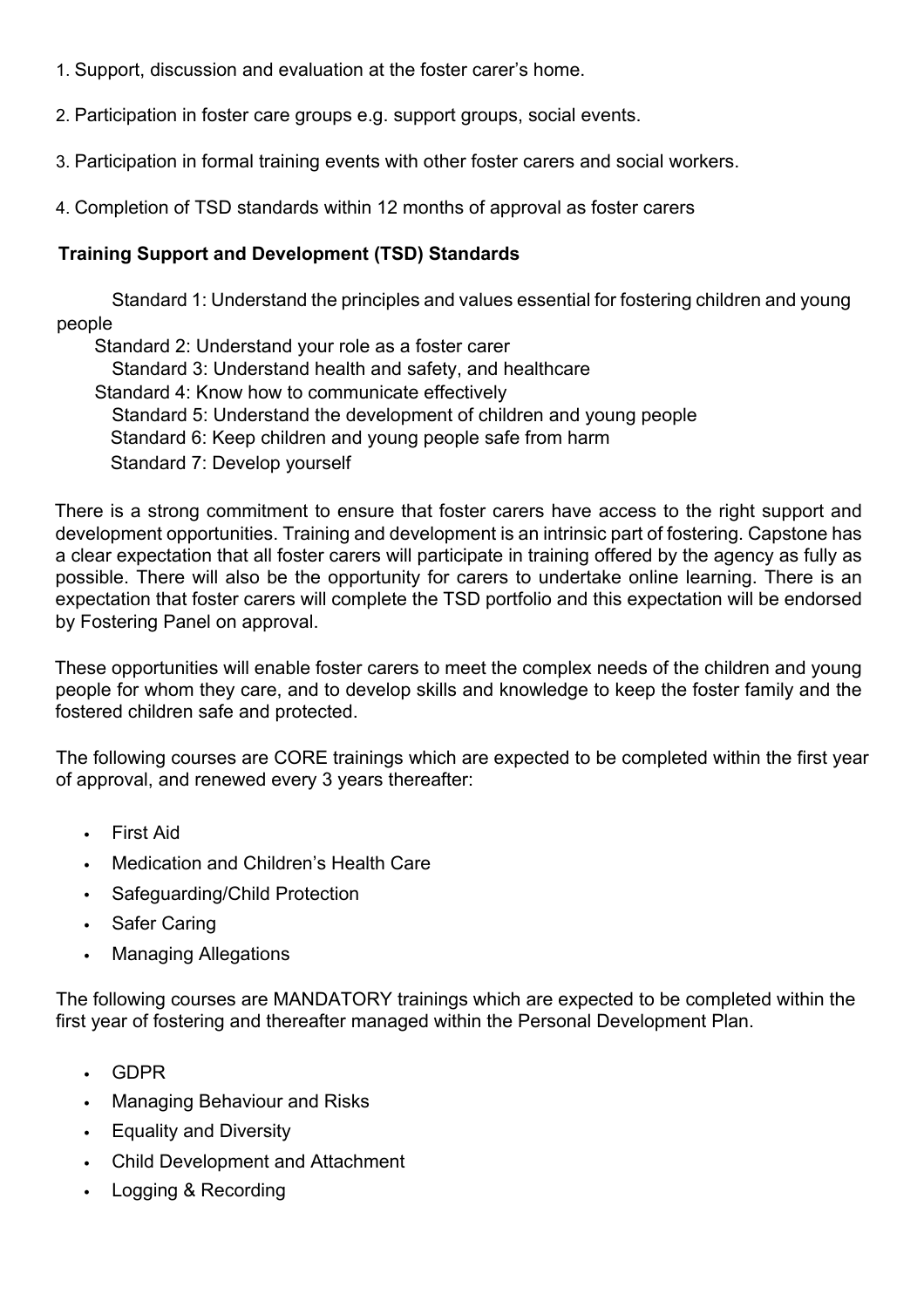It is also important that foster carers can document and evidence their skills and knowledge throughout their fostering career. Learning and development within Capstone is comprised of three tiers: -

- Pre-approval training
- Induction New carer and core training
- Ongoing personal development training

Foster carers' training needs are constantly monitored by supervising social workers and formally evaluated through reviews of the foster carer's terms of approval.

Each foster carer has a Personal Development Plan, as required within Section 7 of the Training, Support and Development standards, drawn up in conjunction between the SSW and the foster carer.

The Personal Development Plan is reviewed minimum of annually at the Foster Carer Review by the Senior Practitioner responsible for Foster Carer Reviews, the foster carer and the SSW.

# **POLICIES AND PROCEDURES**

Capstone Foster Care has comprehensive foster carer policies, procedures and practice manuals in accordance with regulations. Our manuals (The Foster Carer's Handbook and our Social Workers' Policy Information) contain information on law, child protection, behaviour management, health and safety matters, care planning, training, financial matters, meeting the needs of children and young people, education, complaints and grievances, and record keeping.

Our manuals are updated annually (or more often as required).

# **COMPLAINTS PROCEDURE**

At Capstone we strive to provide the highest standard of service to children, parents, foster carers and Local Authorities.

We encourage feedback from everyone who receives services from us. We are proud to note that over the years we have received overwhelmingly positive reactions.

Foster Carers, children and other professionals are encouraged to freely express how they feel about the service provided to them. Comments about a particular issue or compliments about something we have done really well are always appreciated.

# **Who can make a complaint?**

- a) Any child who is being looked after by Capstone or a person acting on their behalf.
- b) A parent of his or her or person with parental responsibility.
- c) Any Capstone or family member.
- d) Any Capstone staff member.
- e) Any person which Capstone considers has sufficient interest in a child's welfare to warrant his or her representations being considered by them.

# **How to make a complaint?**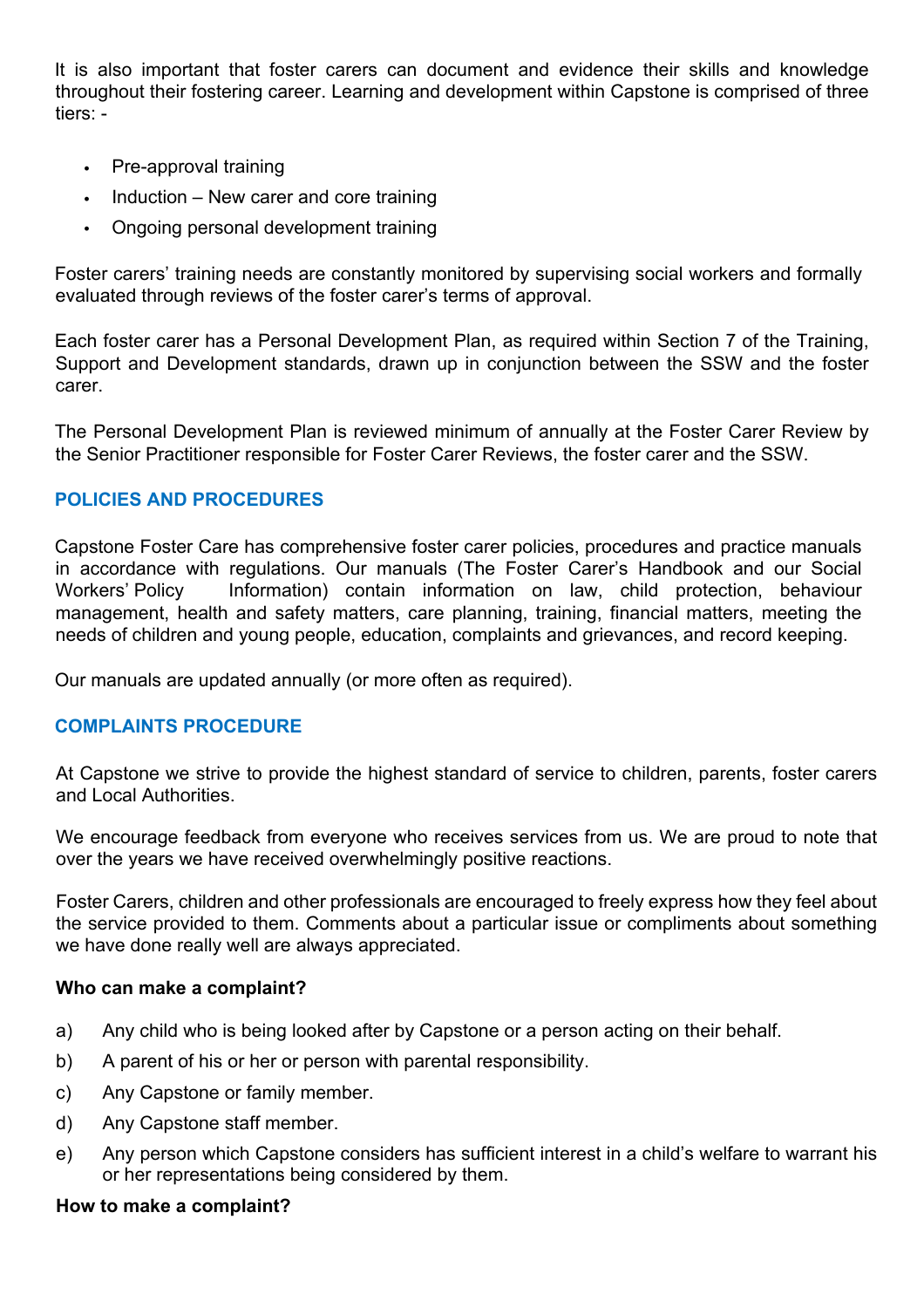You can call our office and ask to speak to the Complaints Officer or if he/she is not available, speak to a Senior Manager.

Children may also contact the Children's Commissioner on 020 7783 8330 or 0800 528 0731 or via the website www.childrenscommissioner.gov.uk.

Children's Commissioner for England Sanctuary Buildings 20 Great Smith Street London SW1P 3BT

The complaints procedure

# **Who can make complaints or representations?**

Any child, foster carer, member of staff, family member or indeed any person who has had an involvement with the Capstone Group is entitled to comment about the quality of any of the services, whether positive or negative. A foster carer, relative or friend can also do so on a young person's behalf. A comment or complaint may include such things as quality of communication, staff behaviour or attitude, decisions we have made, support for carers or children, or quality of care in the home. If the matter is urgent e.g. a safeguarding issue, an allegation, or an incident involving the child's health and safety, please call the office or the out of office hours number directly.

# **Complaints by or on behalf of children and young people**

Any looked after child or young person may complain about an aspect of their care to their placing authority, whose own complaints and representations procedure will be available to the child via the social worker.

When a complaint is made directly to the Capstone Group by or on behalf of a child, the placing authority social worker will be informed. Agreement will then be reached with the placing authority about which agency will investigate the complaint. If any complaint relates to an aspect of the service provided by the Capstone Group and is brought to our attention, this will always be investigated by the Capstone Group.

Our **Children and Young People's Guide** as well as **Complaints and Compliments** leaflet contains written information on how to make complaints, including the availability of independent support and advice.

Children will be assured that their complaints will be taken seriously, investigated thoroughly in accordance with the Stages set out below and that they will receive written notification of the outcome.

## **Complaints by a foster carer**

Complaints may be made to the Capstone Group about any aspect of the service received from the agency. The complainant will receive written acknowledgment of the complaint and details of the planned investigation. All complaints will be investigated in accordance with the Stages set out below.

All Capstone Group foster carers are members of FosterTalk, who they can approach to seek independent advice and support.

## **Informal discussion**

We hope that most matters someone is concerned about can be settled by speaking to a person they normally deal with in the Capstone Group, and this is the informal route we would like people to try first. We would always encourage someone to talk with their supervising social worker or the team manager about any concern that they have and to try to resolve the matter with them.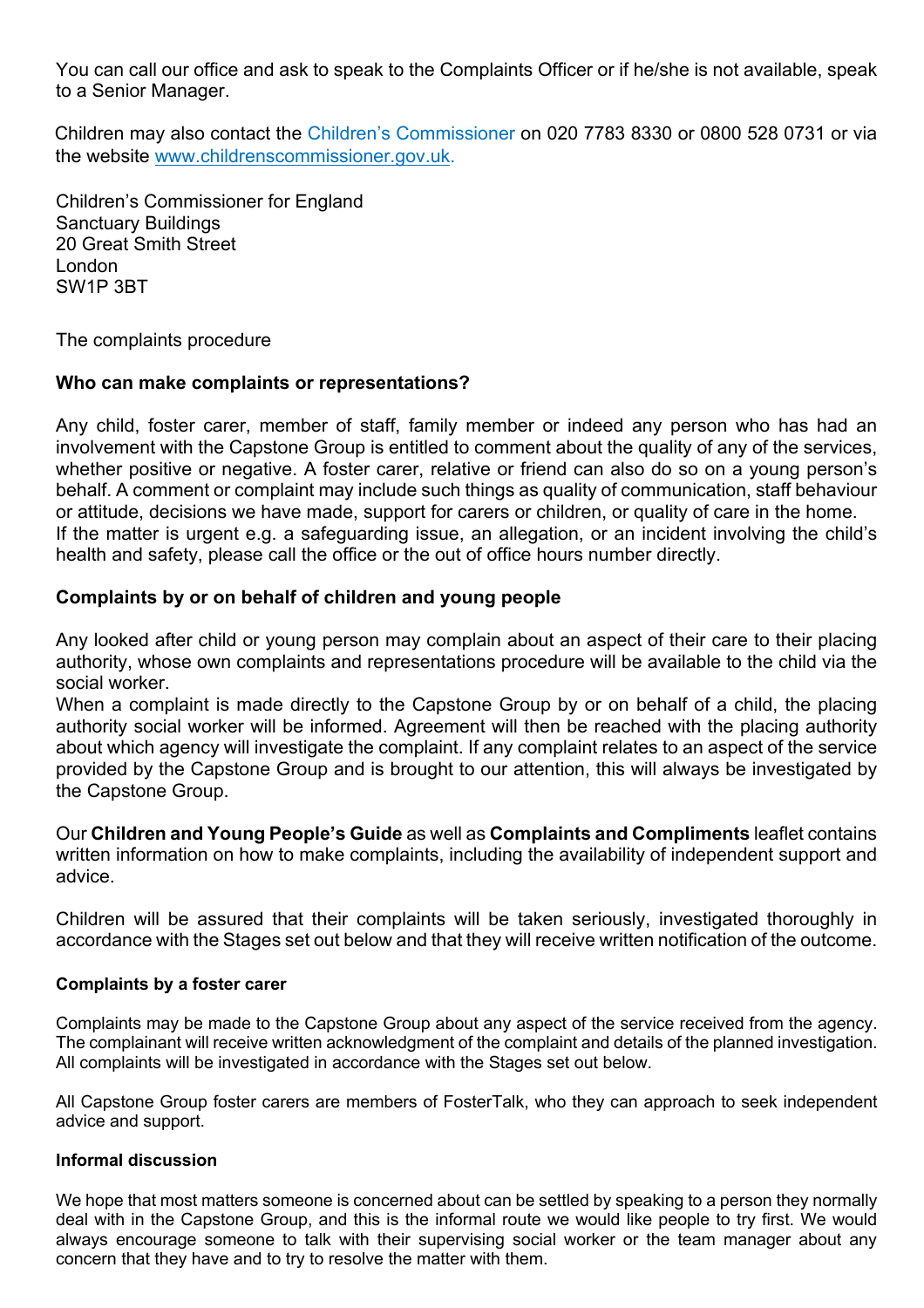An informal discussion to resolve the situation should take place and be resolved within five working days and a note of the course of action taken and the outcome recorded on the carer or child's case record.

## **Formal Complaint Stage 1 – internal investigation**

If someone is not satisfied with the informal response they get, or if they wish straightaway to complain formally to the Capstone Group, they can do so to our Registered/ Regional manager (the 'complaints officer'), at the office address. They can put their concerns in writing if they wish or ring the Registered / Regional manager directly.

Capstone will acknowledge receipt of the complaint within five working days, including an indication of whether it is planned to try to resolve the complaint via internal investigation (Stage 1) or, in the case of potentially serious complaints, to move straight to the independent investigation (Stage 2).

The Registered/ Regional manager will investigate the complaint and interview all relevant people or will allocate another manager to do this. This stage of the process should be completed within 28 days of the commencement of the investigation, unless it is exceptionally agreed with the complainant this period may be extended. The investigating manager will complete a written record with findings and recommendations for the resolution of the complaint which will be available to the complainant.

If the complainant is dissatisfied with the outcome, they may request within 28 days of the date of the dispatch of the report to them that the matter be referred to Formal Stage 2.

## **If the complaint involves the Registered/ Regional Manager or Area Director**

If the complaint involves the Registered Manager, then the Formal Stage 1 complaint should be directed to the Area Director, at the above address.

If the complaint relates to the regional director, then CEO, Peter Battle can be contacted via email: peter.battle@capstonefostercare.co.uk

## **Formal Complaint Stage 2 – independent investigation**

A request for an independent investigation should be made in writing either to the Registered / Regional Manager or the Area Director. The request will be acknowledged in writing within five working days, including details of the proposed investigation.

The Area Director will appoint an independent person to investigate the complaint. This person will be independent of The Capstone Group, will hold a professional social work qualification and have experience in foster care services.

If the complaint is against the Area Director, then the CEO will be involved in identifying an independent person.

The independent person will interview persons involved in the complaint and will have access to policies and procedures and, with relevant permission, access to the foster carer's and/or the child/young person's, case records. They will prepare a report of their investigation, including conclusions and recommendations for the resolution of the complaint. This report should be completed within 28 days of the independent person's appointment, unless it is agreed with the complainant that this period may be extended.

The Area Director, or the CEO if the complaint relates to the Area Director will consider the independent person's report and write within ten days of its receipt to the complainant setting out their proposals for resolving the complaint.

This marks the end of the complaints process. If the complainant is not happy with the outcome, or indeed at any stage of the process, they can contact Ofsted.